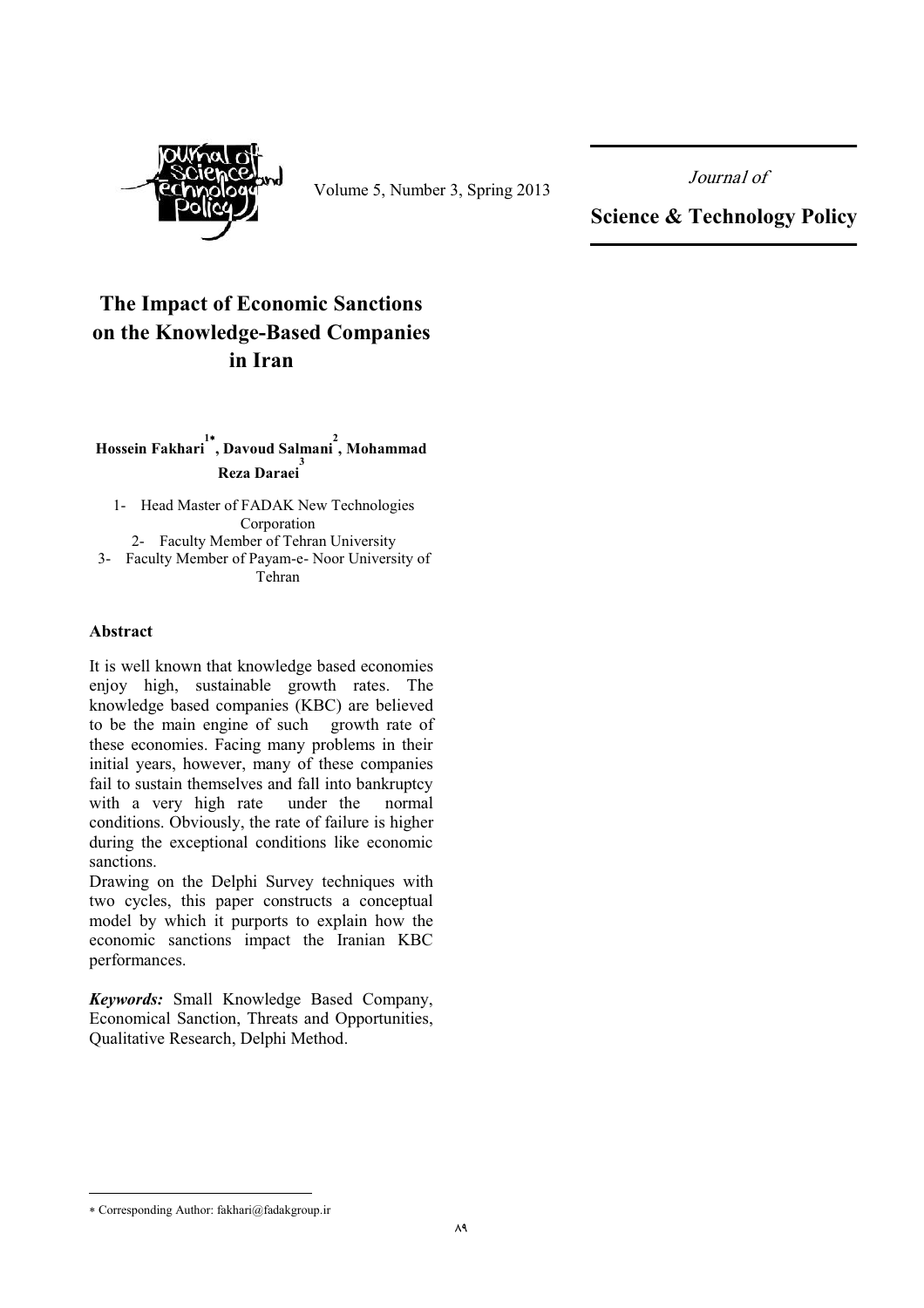

سال ينجم، شماره ٣، بهار ١٣٩٢

فصلنامه علمي-يۋوهشي

سیاست علم و فناوری

# بررسی اثرات تحریمهای اقتصادی بر عملکرد شرکتهای دانش بنیان کشور

حسين فخاري'"، داوود سليماني'، محمدرضا دارايي"

۱– کارشناسی ارشد MBA و مدیر عامل مجتمع فناوریهای نوین فدک ۲– دکترای رهبری و رفتار انسانی و عضو هیات علمی دانشگاه تهران ۳– دکترای مدیریت منابع انسانی و هیات علمی دانشگاه پیام نور تهران

# چکیده

در عصر حاضر، پایدارترین رشد اقتصادی در جهان مربوط به اقتصادهای دانایی محور است و در این بین موتور محرک این اقتصادها شرکتهای کوچک دانش بنیان هستند. با این حال مشکلات متعدد فراروی این شرکتها، منجر به نرخ بالای شکست آنها در همان سالهای اولیه میگردد. بدیهی است در شرایط تحريم و التهاب اقتصادي، اين مؤسسات كانون تأثيرات مختلف محيطي خواهند بود.

این مطالعه بر اساس یک پارادایم پراگماتیسم و با رویکردی کیفی و کاربردی به بررسی اثرات تحریم بر عملکرد شرکتهای دانش;بنیان پرداخته است. هدف از پژوهش حاضر یافتن پاسخ مناسب این سؤال است که تحریمهای اقتصادی غرب چه آثار منفی و مثبتی بر عملکرد شرکتهای کوچک دانش بنیان کشور جهت تداوم و توسعه فعالیتهای آنها میگذارند؟ دادههای اولیه در این تحقیق شامل آمار مراکز معتبر داخلی و خارجی و نتایج همگرای پژوهشهای مرتبط است. در این پژوهش کیفی پس از نقد و تحلیل دادهها، با انتخاب ۲۰ نفر از خبرگان موضوع در کشور به روش هدفدار و اجرای تکنیک دلفی طی ۲ مرحله، اجماع لازم حاصل شده و نتیجه فرآیند منجر به استخراج ۱۳ عامل مؤثر و ارائه مدل سه جانبه تأثیرات منفی و مثبت تحریم بر عملکرد شرکتهای دانش بنیان گردید.

**کلیدواژهها:** شرکتهای کوچک دانش بنیان، تحریمهای اقتصادی، تهدیدها و فرصتها، روش دلفی

### ۱\_ مقدمه

در دنیای پرتحول امروز، دانش و نوآوری اساسیترین عامل پیشرفت در عرصههای صنعتی و اقتصادی محسوب می گردد. براساس مطالعات انجام گرفته توسط APEC یایدارترین اقتصادها در جهان مربوط به اقتصادهای دانش محور است [۱] و در این میان شرکت های کوچک دانش بنیان موتور محرک و توسعه اين اقتصادها هستند .

با توجه به نقش کلیدی که شرکتهای کوچک و متوسط (SME) تاکنون درعرصه پیشرفت فناوری در دنیا ایفا نمودهاند، در اقتصاد دانایی محور نیز رویکرد ویژهای به چنین مؤسساتی شکل گرفته است [۲]. براساس بررسیهای انجام

شده، نوآوریها و پیشرفتهای صنعتی طی دهههای اخیر در سطح جهان حاصل فعالیتهای نوآورانه شرکتهای کوچک نوآور و دانش محور بوده است [۳و۴]. علاوه بر این محققین، اشتغال در بنگاههای کوچک بهویژه شرکتهای فناور را در دوران رکود و التهاب اقتصادی، پایدارتر از اشتغالی میدانند که توسط بنگاههای بزرگ ایجاد شده است [۵]. با تمام ویژگیهای منحصر به فرد شرکتهای کوچک دانش بنیان و نقش اصلی آنها در توسعه پایدار جوامع و رشد اقتصادی درجهان، متأسفانه این شرکتها در مقایسه با شرکتهای بزرگ از احتمال شکست بسیار بالاتری برخوردارند [عو٧]. بر اين اساس نقش شركتهاى دانش بنيان در توسعه فناوری، رشد اقتصادی و ایجاد اشتغال تنها در صورت بقاء آنها مفهوم میbبابد چرا که شرکت تازهوارد باید

<sup>\*</sup> نویسنده عهدهدار مکاتبات: fakhari@fadakgroup.ir 1- APEC: Asia-Pacific Economic Cooperation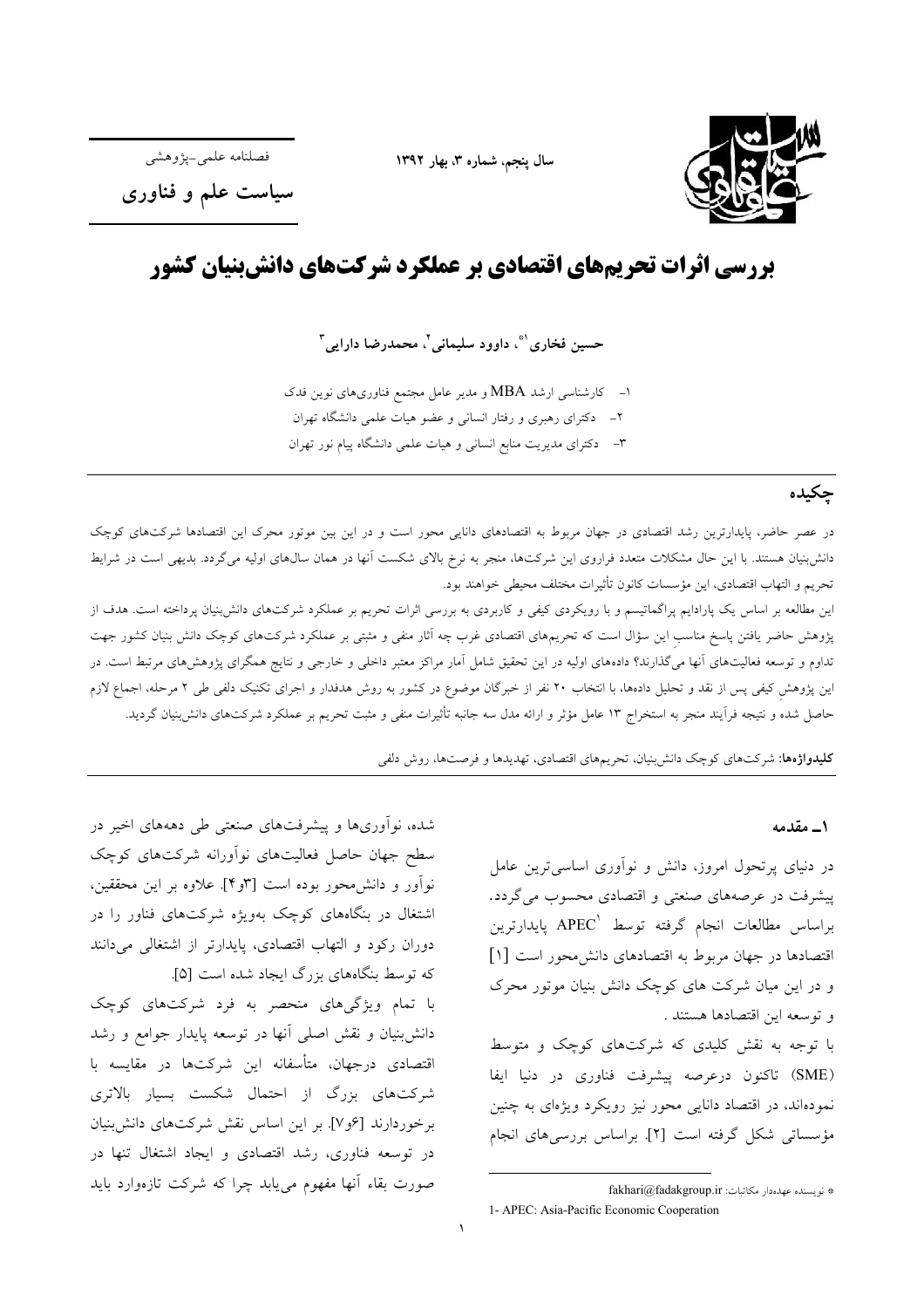بتواند بقاء يافته و فعاليت خود را در مدت زمان قابل توجهي ادامه دهد. بهعلاوه، در شرايط تحريم و التهاب اقتصادى، اين مؤسسات در معرض تأثیرات مختلف محیطی خواهند بود. بنابراین مؤسسات کوچک دانش بنیان از یک سو موتور اصلی رشد اقتصادی و توسعه فناوری کشورها محسوب شده و از سوی دیگر شدیداً مستعد ابتلاء به مشکلات متعدد و نرخ بالای شکست هستند. از سوی دیگر، مسألهای که توجه به این شرکتها را برای کشور ما دو چندان میکند توان تقابل شرکتهای دانشبنیان با تحریمهای اقتصادی و قدرت تحمل و مرتفع نمودن شرایط رکود در یک کشور است.

## ٢- روش تحقيق

در این مطالعه بر اساس یک پارادایم پراگماتیسم و با رویکردی کیفی و کاربردی به بررسی اثرات تحریم بر عملکرد شرکتهای دانش بنیان پرداخته شده است. هدف از پژوهش حاضر یافتن پاسخ مناسب این سؤال است که تحریمهای اقتصادی غرب چه آثار منفی و مثبتی بر عملکرد مؤسسات دانش بنیان کشور جهت تداوم و توسعه فعالیتهای آنها می گذارند؟

در این پژوهش، پس از ارائه تعریف مناسبی برای شرکتهای دانش بنیان، مشکلات ساختاری و شرایط پژوهشی کشور به کمک مقایسههای تطبیقی با کشورهای مختلف مورد بررسی قرار گرفته است. سپس با توجه به شرایط خاص اقتصادی کشور و بهویژه شرایط تحریم، آسیبپذیری اقتصاد کشور در شرایط تحریم بررسی گردید. در نهایت با دیدگاه سیستمی به .<br>شرکتهای کوچک دانش بنیان و تحلیل دادهها شامل آمار مراکز معتبر داخلی و خارجی و نتایج همگرای پژوهشهای مرتبط، فرصتها و تهدیدهای فراروی این مؤسسات توسط گروه مرجع به صورت عوامل اولیه استخراج شد، پس از آن ضمن ویرایش این عوامل بهعنوان پرسشنامه اولیه و با روش دلفی تأثیرات تحریم بر عملکرد مؤسسات دانش بنیان مورد کنکاش قرار گرفت. در این راستا با انتخاب ۲۰ نفر از خبرگان موضوع در کشور به روش هدفدار و اجرای تکنیک دلفی طی ٢ مرحله اجماع لازم حاصل گرديد. ماحصل اين فراّيند

استخراج ۱۳ عامل موثر و ارائه مدل تأثیرات تحریم بر عملکرد شرکتهای دانشبنیان است.

### ۳- تعاریف و تحلیل اصطلاحات

با وجود آنکه عبارت شرکت های کوچک و متوسط (SME) به علت کارکردهای ویژه آن، سال۵است در ادبیات مدیریتی و اقتصادی جهان جایگاه خاصی داشته است اما واژه "شركتهاى دانش;بنيان" يا فناورىمحور عبارت نسبتاً جدیدی محسوب می شود بهطوریکه هنوز بسیاری از كشورها تعريف روشني از آن ارائه نكردهاند [٣]. برخي محققین واژه مؤسسات دانش بنیان را مؤسساتی نامیدهاند که از داراییهای دانشی خود بهعنوان منبع اصلی مزیت رقابتی استفاده می کنند [۸]. در تحقیق دیگری مشخصات مؤسسات دانشبنیان بدین شکل خلاصه گردیده است: نسبت نیروهای متخصص به کل کارکنان در این مؤسسات زیاد است، ۔<br>تغییرات فناوری در این مؤسسات نسبت به صنایع سنتی زیادتر است، در این مؤسسات تحقیق و توسعه بیشتری صورت گرفته و رشد و توسعه در آنها بیشتر متکی بر توسعه فناوری است، علاوه بر این مزیت رقابتی آنها عمدتاً نوآوری در فناوریهاست و نهایتاً این شرکتها بازارهای جدید را به سرعت تسخير مي كنند [٩]. اتحاديه اروپا نيز براي تعريف شرکتهای کوچک فناورانه، ویژگیهای مشابهی را بهعنوان خصوصیات متمایز کننده در تعریف این مؤسسات ارائه نموده است [۱۰].

در ایران بر اساس ماده یک قانون حمایت از شرکتهای دانش بنیان مصوب ۱۳۸۹، شرکتهای دانش بنیان به این صورت تعريف شده است:

«شركتها و مؤسسات دانش بنيان، شركت يا مؤسسه خصوصی یا تعاونی است که بهمنظور همافزایی علم و ثروت، توسعه اقتصاد دانش محور، تحقق اهلاف علمی و اقتصادی (شامل گسترش و کاربرد اختراع و نوآوری) و تجاری سازی نتايج تحقيق و توسعه (شامل طراحي و توليد كالا و خدمات) در حوزه فناوری های برتر و با ارزش افزوده فراوان به ویژه در تولید نرمافزارهای مربوطه تشکیل می شود».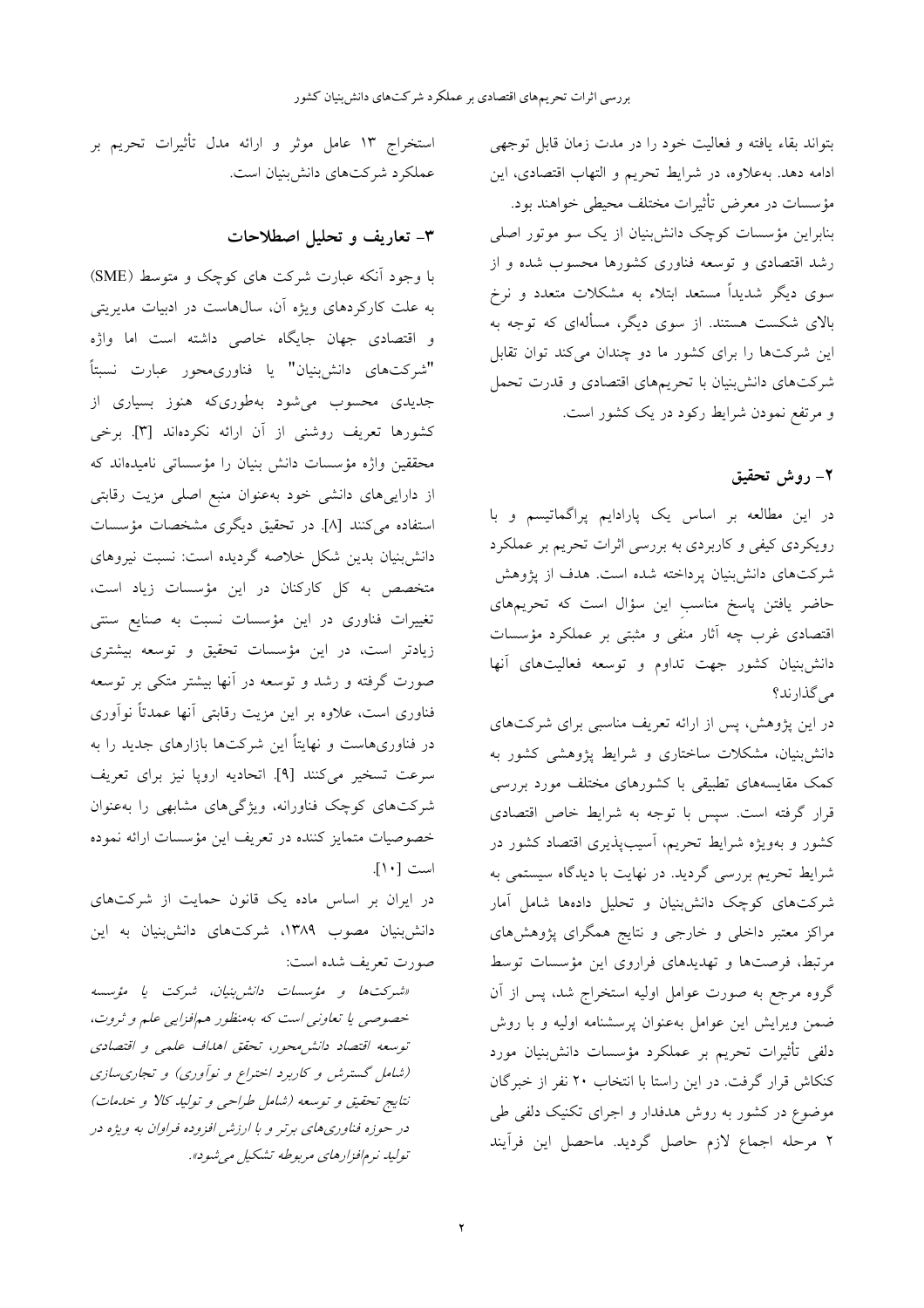از آنجا که تعریف قانونی فوق کاستی ها و مشکلات اساسی در ترسیم مؤسسات دانشبنیان کشور دارد، (ایراداتی نظیر ابهام در ارزش افزوده فراوان و عدم صحت همیشگی آن به عنوان ویژگی این مؤسسات، عدم اشاره به بدنه کارشناسی، لزوم حرکت در حوزه فناوریهای برتر بدون اشاره به نیازهای واقعی صنعت در یک کشور در حال توسعه و عدم اشاره صریح به کوچک بودن مؤسسات دانش بنیان)، بنابراین چنین تعریفی نمی تواند مبنای تحلیلهای این پژوهش قرار گیرد. در این مقاله با توجه به شرایط اقتصادی و فناوری کشور یک تعریف تحلیلی مناسب برای مؤسسات دانش بنیان ارائه مي شود:

"شیرکت های دانشر بنیان مؤسسات کوچک و متوسط بخش خصوصی هستند که با هدف توسعه فناوری، تجاری سازی نوآوری ها و اختراعات، کاربردی کردن تحقیقات و بومی سازی فناوری های مورد نیاز کشور توسط کارشناسان خبره تشکیل میگردند. در این شرکتها تحقیق و توسعه هسته مرکزی فعالیتها بوده و مزیت اساسی این شرکتها دانش فني و توانايي هاي علمي پرسنل أن است."

# ۴\_ مشکلاتساختاری فضای پژوهش و فناوری کشور

در این جا لازم است بر اساس رویکرد سیستمی، پیشزمینهای از فضای پژوهشی و فناوری کشور بهعنوان بستر اصلی شکل گیری و نمو مؤسسات دانش<sub>ا</sub>بنیان و جایگاه این شركتها در اقتصاد و صنعت كشورمان داشته باشيم. اين شناخت محیطی ما را در شناسایی مشکلات ساختاری اقتصاد نوآوری کشور و میزان اثرپذیری و تشدید این مشکلات در شرايط تحريم بيشتر ياري خواهد نمود.

## ۴–۱ بررسی فضای پژوهشی و فناوری کشور

در سالهای اخیر با توجه به رویکرد سیاستگذاران علمی کشور به چاپ مقالات و پژوهشهای دانشگاهی، کشور از این نظر رتبه مناسبی اخذ نموده است. بر اساس آخرین گزارش پایگاه استنادی اسکوپوس در سال ۲۰۱۲ ایران از نظر تعداد مقالات علمی در جایگاه ۱۶ دنیا قرار دارد. اما این آمار

بدون توجه به نتايج كاربردي اين تحقيقات چندان مفيد نخواهد بود. بهعنوان مثال كشور ما از نظر توليد محصولات فناورانه در منطقه از جایگاه مناسبی برخوردار نیست [۱۱] بر .<br>اساس بررسی۵ها، در کشور ما در زنجیره تحقیق تا تولید، "تجاريسازي" مهمترين حلقه مفقوده است [٨]. از طرفي در کشورهای پیشرفته از هر دو مورد تحقیق انجام شده یک مورد آن اجرایی می شود ولی این نسبت در کشور ما بسیار پایین است [١٢].

یکی از عمدهترین تفاوتها بین کشورهای پیشرفته و عقب-افتاده، نسبت تخصیص سرمایهگذاری در بخش تحقیقات به تولید ناخالص ملی است [۱۲]. شکل ۱ وضعیت پژوهشی کشور را در خصوص این شاخص با متوسط جهانی و چند کشور مختلف پیشرفته مقایسه می نماید [۱۱]. با توجه به ارقام این نمودار، در ایران نسبت هزینه تحقیق و توسعه به تولید .<br>ناخالص مل<sub>ی</sub> کمتر از متوسط جهانی و بسیار کمتر از کشورهای صنعتی است. یکی از عوامل پیشرفته بودن کشورها در بالا بودن نسبت فوق بوده که به معنی هزینه کردن واقعی در بخش تحقیقات است. علاوه بر این، عامل مذکور از عوامل مؤثر بر رشد اقتصادی در دنیا محسوب میگردد. معمولاً در کشورهای پیشرفته این نسبت بالای ۲ درصد است.

هر چند در قانون برنامه چهارم توسعه کشور این عدد ۳ درصد در نظر گرفته شده بود اما تا آخر برنامه، حتى ثلث اين رقم نیز محقق نشد[۱۲،۱۳]. اما مشکل اساسی تری نیز در این راستا وجود دارد و آن این که همین بودجههای کم نیز درست و صحیح در محل مناسب خود هزینه نمیشود. بر اساس تحقیقات صورت گرفته فقط ۱۰٪ از اعتبارات پژوهشی به صورت هدفمند و سیاستگذاری شده هزینه میگردد [۱۲].

جدول ۱ اختلاف چشمگیر دیگری را برای کشورمان نسبت به چند کشور منتخب مشخص می نماید. این اختلاف، توزیع سهم تحقیق و توسعه از هزینههای تحقیقات ناخالص داخلی در بخش دولتی است که ارقام مربوط به ایران با سایر کشورها اختلاف بسیاری دارد و نشاندهنده دولتی بودن بیشتر فعالیتها از جمله تحقیقات در کشور ماست.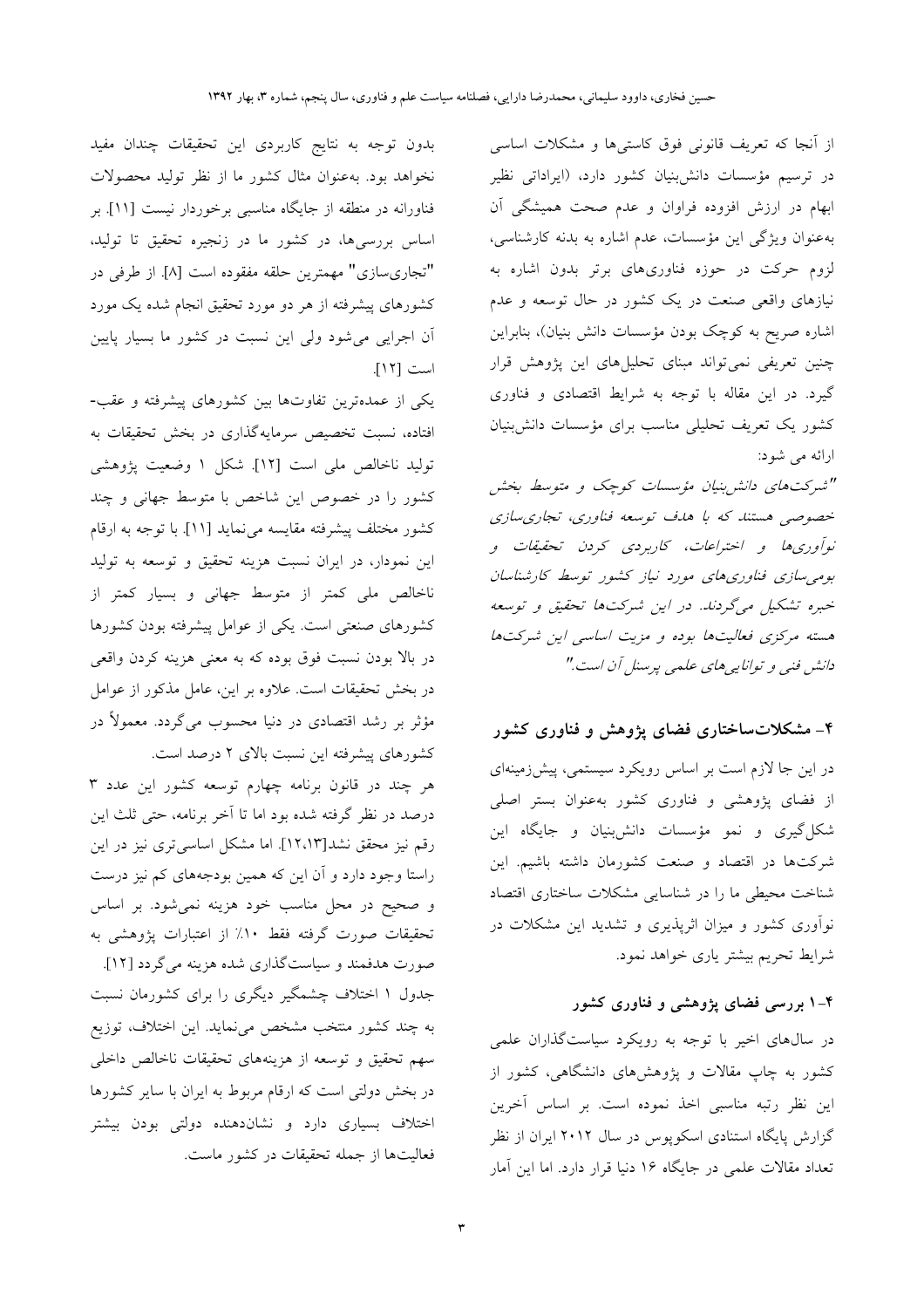از طرفی وضعیت این تحقیقات دولتی نیز بعضاً بسیار بغرنج است: در حال حاضر بیش از ۴۰ پژوهشگاه دولتی در کشور وجود دارد که زیر نظر سازمانهای مختلف کار می کنند ولی کنترلی روی آنها صورت نمی گیرد، بعضاً یک پژوهشگاه همان کاری را انجام می دهد که پژوهشگاه دیگری آن را انجام داده یا میدهد، مأموریت این پژوهشگاه ها نیز بسیار مبهم بوده و به سوی مأموریت های دانشگاهی سوق یافته است.

این وضعیت را بهطور مثال با شرایط پژوهشی حاکم بر دانشگاههای دولتی استرالیا مقایسه میکنیم: پس از ابلاغیه دولت استرالیا در سال ۱۹۹۶ مبنی بر قطع بودجههای دولتی و لزوم استقلال مالی این دانشگاهها، مراکز رشد و کارآفرینی که تا آن زمان به صورت جانبی و اختیاری فعال بودند به مراکز پژوهشی فعال تبدیل گردیدند و طبق آمار ارائه شده در سال ۲۰۰۷، نوزده دانشگاه این کشور بیش از ۸۰٪ از بودجه خود را از طریق یژوهش های کاربردی مراکز رشد و کارآفرینی و با مشارکت در تأسیس شرکتهای کوچک دانش بنیان کسب نمودند [۱۴].



از آنجا که عموماً مؤسسات دانش بنیان جزء شرکتهای کوچک محسوب می شوند [۹و۱۰] و مشکلات ساختاری صنایع کوچک به هر نحوی گریبانگیر شرکتهای دانش بنیان نیز خواهد بود، لذا در اینجا جایگاه شرکتهای کوچک در صنعت و اقتصاد کشور به صورت مقایسهای نسبت به کشورهای دیگر بررسی می گردد.

شرکتهای کوچک بیش از ۹۰٪ اقتصاد بسیاری از کشورها را شامل میشوند [۱۵]. این شرکتهای کوچک با صادرات قابل توجه خود نقش مؤثری در توسعه اقتصادی کشورهای خود ايفا مي كنند [۱۶]. در ايران نيز مؤسسات صنعتي كوچك ۹۶٪ کل صنعت کشور را شامل می شوند [۴]. در جدول ۲ ویژگیها و جایگاه مؤسسات کوچک و متوسط در توسعه صنعتی کشورهای مختلف بر اساس تلفیق آمارها درج گردیده است.



شکل ۱) درصد هزینه تحقیق و توسعه به GDP در ایران در مقایسه با متوسط جهانی و چند کشور پیشرفته [۱۱]

| ۲۰۰۴                          | ۲۰۰۳                        | 77                     | ۲۰۰۱                                                  | كشور   | متغیر ( درصد)                 |
|-------------------------------|-----------------------------|------------------------|-------------------------------------------------------|--------|-------------------------------|
| ۶۹                            | ٧۵                          | $V \sim V$             | ٧۴                                                    | ايران  |                               |
| ۱۸/۱                          | ۱۸                          | $\Lambda/\mathfrak{F}$ | ۱۹                                                    | ژاپن   |                               |
| ۵٧                            | ۵۷                          | $\Delta \cdot 19$      | ۴۸                                                    | تركيه  | توزيع سهم R&D از هزينه ناخالص |
| $\mathsf{r} \cdot \mathsf{r}$ | $\mathsf{r}\cdot\mathsf{v}$ | Y9/Y                   | $\mathsf{Y} \mathsf{V} \mathsf{\Lambda}^{\mathsf{r}}$ | امريكا | داخلی در بخش دولتبی           |
|                               | 44/4                        | $\Upsilon\Upsilon/1$   | ۲۲/۲                                                  | كانادا |                               |

جدول ۱) میزان دولتی بودن یژوهش ها در ایران نسبت به چند کشور مختلف پیشرفته و در حال توسعه [۱۲]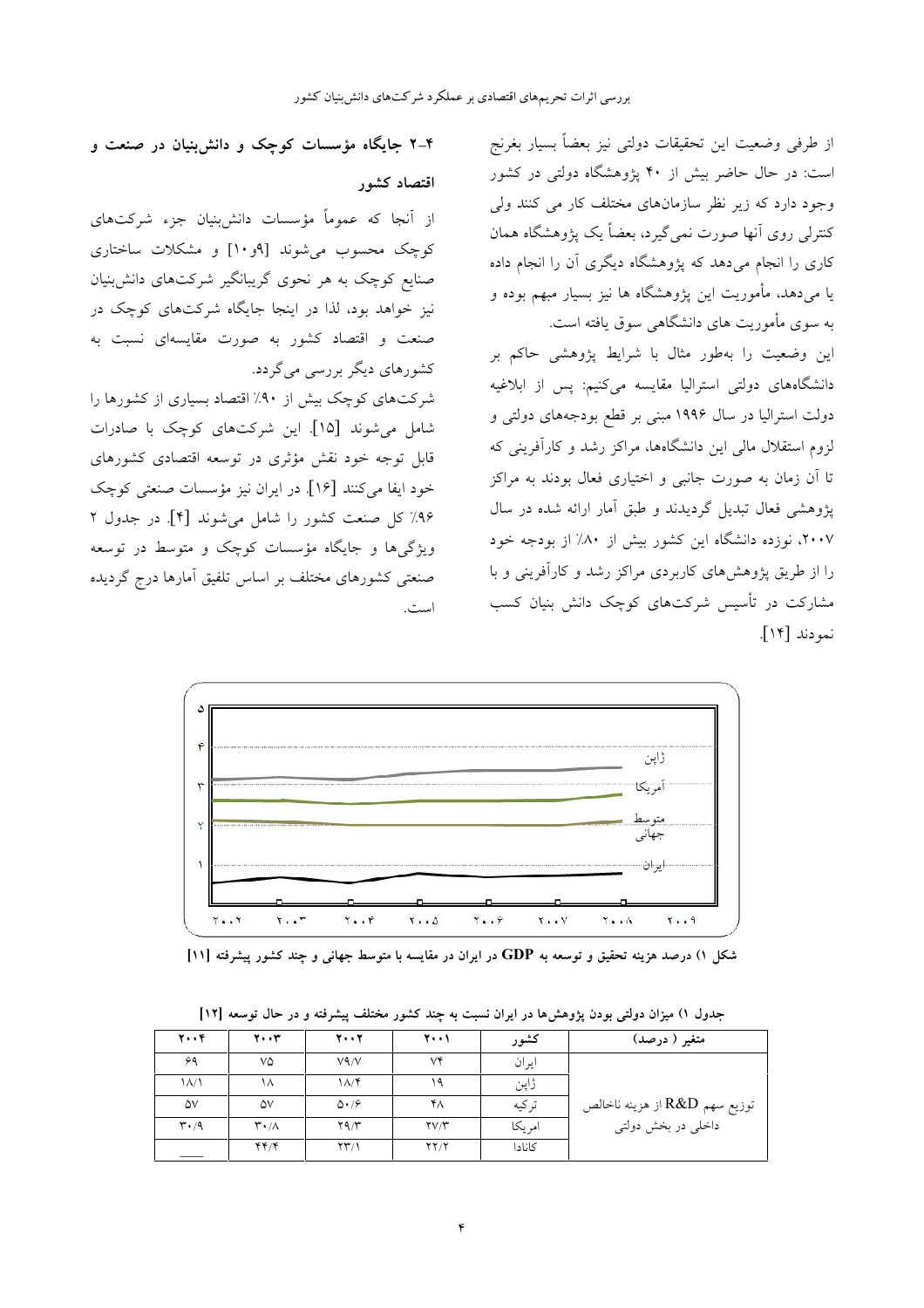حسین فخاری، داوود سلیمانی، محمدرضا دارایی، فصلنامه سیاست علم و فناوری، سال پنجم، شماره ۳، بهار ۱۳۹۲

| تعداد SMEها از کل واحدهای صنعتی(٪) | سهم از کل ارزش افزوده صنعتی (٪) | كشور            |
|------------------------------------|---------------------------------|-----------------|
| ۸۹                                 | ۵۷                              | ژاپن            |
| ۹۹                                 | v٠                              | كشورهاي اروپايي |
| ۸۰                                 | ۴۹                              | استراليا        |
| v٣                                 | ۴۳                              | كره جنوبي       |
| ۹۳                                 | $\mathsf{rv}$                   | مالزي           |
| ٧٩                                 | ۴.                              | هند             |
| ٩.                                 | $\mathsf{rv}$                   | تر کىه          |
| ۹۶                                 | ١٧                              | ايران           |

جدول ۲) جایگاه شرکتهای کوچک و متوسط در توسعه صنعتی کشورهای مختلف [۱۷و۱۸]

مقایسه تعداد مؤسسات کوچک و متوسط در ایران و عملکرد و تأثیر اقتصادی آنها نسبت به سایر کشورهای منتخب وضعیت مناسبی را نشان نمیدهد. با وجود آنکه تعداد این واحدها در ایران در سطح سایر کشورهاست اما کارکرد این مؤسسات کوچک در مقایسه با سایر کشورها در شاخصههایی نظیر سهم از ارزش افزوده صنعت یا سهم از صادرات بسیار ضعیف است. این مطلبی است که در بسیاری از تحقیقات دقيقاً بدان اشاره شده است [١٢، ١٧و١٩]. در تحقيقي نشان داده شد كه وضعيت مالي اين واحدها اعم از موفق و ناموفق توأم با بحران بوده است [۲۰]. در حالی که این شرکتها بیش از ۹۵٪ بنگاه های اقتصادی کشور را تشکیل داده و ۶۳٪ از شاغلین کشور را در خود جای داده است [۱۸] اما این واحدها تنها حدود ٣٠٪ از ارزش افزوده كشور را به خود اختصاص دادهاند در حالی که بهطور مثال سهم این بنگاهها از

ارزش افزوده در اقتصاد ارويا در حدود ۷۰٪ است [۲۱]. در مجموع بررسیها نشان میدهد صنایع کوچک ما بهعنوان بستر شكل گيري نواوري و فن آفريني [۴] و نيز فضاي پژوهشی و اقتصاد نوآوری در ایران دچار مشکلات متعدد ساختاری و مدیریتی است. بنابراین فارغ از هرگونه تحریم، مؤسسات کوچک دانشبنیان در کشور ما با این مشکلات ساختاری دست به گریبان خواهند بود، اما تحریمهای اقتصادی نیز با تشدید این مشکلات ساختاری از یک سو و ایجاد تهدیدها و فرصتهای جدید از سوی دیگر عملکرد مؤسسات دانش بنیان کشور را تحت تأثیر قرار خواهند داد که در ادامه به این موضوع پرداخته خواهد شد.

#### ۵– مروری بر ادبیات تحریم از دیدگاه اقتصادی

در راستای شناسایی تهدیدات و فرصتهای پیش روی مؤسسات دانش بنیان، به مهمترین چالش در اقتصاد کشور در چند سال اخیر یعنی بحث تحریمهای اقتصادی خواهیم پرداخت. ایران طی ۶ مرحله در ۳۰ سال اخیر کانون تمرکز تحریمها بوده است: دوره گروگانگیری (۱۹۷۹–۱۹۸۱)، دوره جنگ ایران-عراق (۱۹۸۱–۱۹۸۸)، دوره بازسازی (۱۹۸۹– ۱۹۹۲)، دوره ریاست جمهوری کلینتون و مهار دو جانبه (۲۰۰۱–۲۰۰۱)، پس از واقعه ۱۱ سیتامبر (۲۰۰۱–۲۰۰۶) و در دوره ریاست جمهوری آقای احمدی نژاد تاکنون که ۵ قطعنامه علیه ایران در شورای امنیت به تصویب رسیده است. یکی از مباحث مهم در این زمینه میزان و نحوه اثرگذاری این تحريمهاست.

#### ۵–۱ تئوری اثرگذاری تحریم های اقتصادی

در ابتدا لازم است "منظر تحلیل" در اثرپذیری یک تحریم تبیین شود. "منظر تحلیل" به این مساله اشاره دارد که ممکن است توسط یک قدرت اقتصادی تحریمی علیه کشور دیگری جهت تسليم كردن آن يا وادار ساختن آن كشور به انجام کاری صورت پذیرد، پس از مدتی کارشناسان کشور تحریمگذار با بررسی شرایط و به دلیل تسلیم نشدن کشور .<br>تحریم شونده و عدم دستیابی تحریم به اهداف خود، تحریم صورت گرفته را از منظر خود بی!ثر و ناموفق تحلیل کنند، اما این دلیل موفقیت کشور تحریم شونده نیست. ممکن است در همان زمان كارشناسان بى طرف كشور تحريم شونده نيز با تحلیل شرایط و به دلیل فرصتسوزیها و مشکلات متعدد ناشی از تحریم خارجی، تحریم صورت گرفته را در تخریب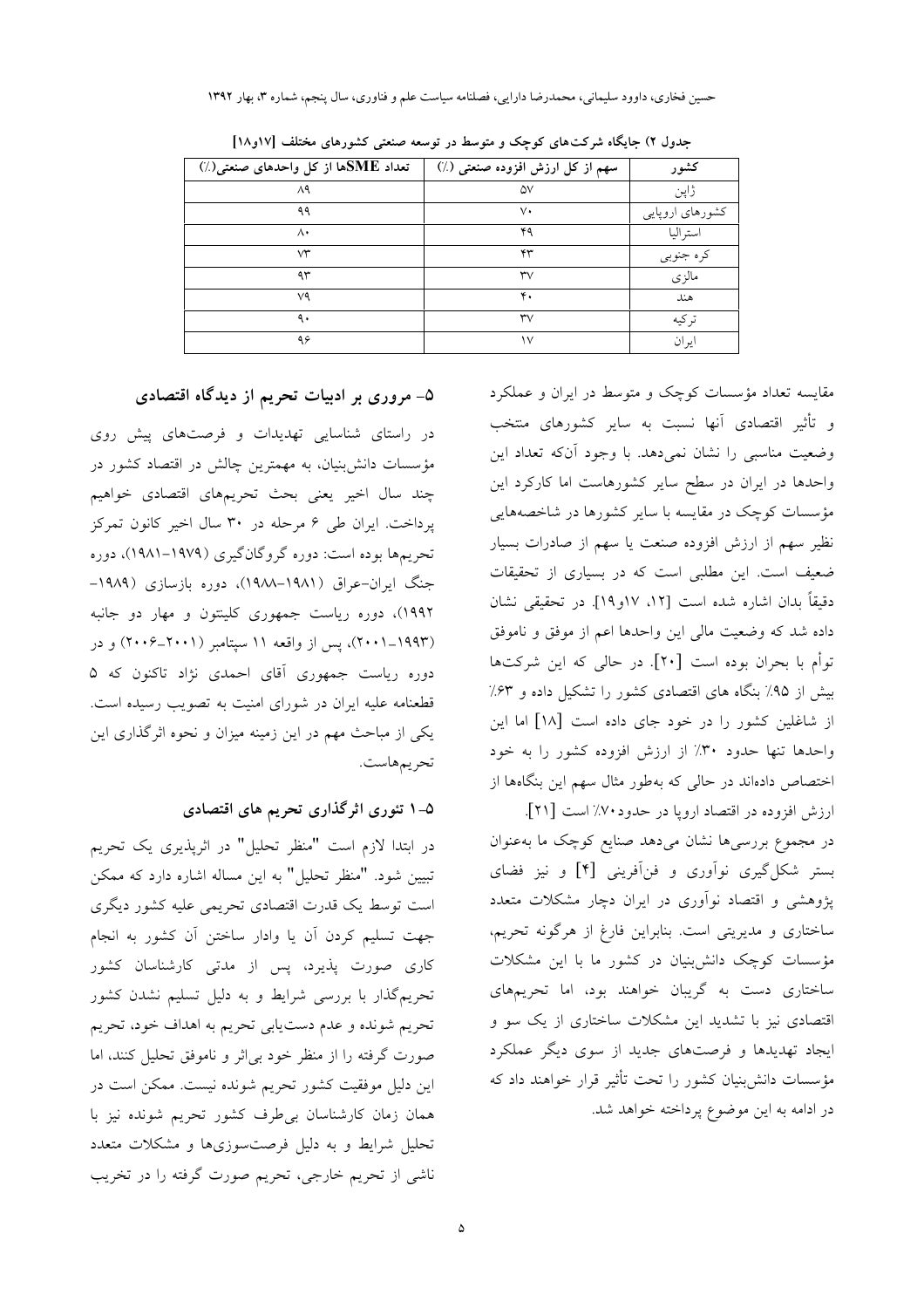اقتصادی از منظر خود موفق ارزیابی کنند. در این پژوهش سعی شده به روشی علمی و از منظر کشور تحریمشونده مسأله تأثيرات تحريم بررسي گردد. جدول ۳ با بیان دو عامل مهم، احتمال اثرپذیری تحریم را از

منظر اقتصادی نشان میدهد [۲۲]. این دو عامل اندازه بازار داخل و ارتباطات بين|لمللي است.

جدول ٣) ماتريس درجه احتمال و اثر گذاري تحريم [٢٢]

| احتمال کم تحریم            | احتمال زياد تحريم          |
|----------------------------|----------------------------|
| خانه شماره (۳)             | خانه شماره (۱)             |
| اندازه بازار داخلی بزرگ/   | اندازه بازار داخلی کوچک/   |
| رابطه با کشورهای دنیا زیاد | رابطه با کشورهای دنیا زیاد |
| خانه شماره (۴)             | خانه شماره (۲)             |
| اندازه بازار داخلی بزرگ/   | اندازه بازار داخلی کوچک/   |
| رابطه با کشورهای دنیا کم   | رابطه با کشورهای دنیا کم   |

بر اساس این ماتریس هرقدر بازار داخلی یک کشور بازاری بزرگ و سهم آن کشور در تجارت بینالملل زیادتر باشد احتمال تحریم أن کشور و أسیبپذیری أن کمتر خواهد بود. در این ماتریس تنها کشورهای واقع در خانه شماره ۴ می توانند از آسیب تحریم مصون باشند.

علاوه براین، ماتریس مذکور دو راهبرد اساسی را برای کاهش اثرپذیری تحریمها نشان میدهد: راهبرد افزایش حجم بازار داخل (بهویژه در محصولات وارداتی و فناوریمحور) و راهبرد افزایش صادرات و سهم در تجارت بین الملل [٢٢].

ميزان واردات  $\lambda \cdot \cdot \cdot$  $V \cdot \cdot \cdot$  $5.7.7$ میلیون دلا  $\circ \cdot \cdot \cdot$  $\ddot{\mathbf{y}}$ ...  $\mathbf{r}$ ...  $\overline{y}$ ...  $V<sup>q</sup>$  $\Lambda\Lambda$  $\Lambda$ ٩  $\wedge\wedge$  $\wedge\!\!\uparrow$  $\wedge\hspace{-0.6em}\uparrow$  $\Lambda$ ۴  $\land \Diamond$  $\Lambda$ ۶  $\wedge$ 

شکل ۲) میزان واردات کالا در کشور طی ده سال اخیر [۲۴]

سیاست توسعه و رشد شرکتهای دانش بنیان می تواند به خوبی چنین راهبردهایی را برای کشور به ارمغان داشته باشد.

۵–۲ وضعیت آسیبپذیری اقتصاد ایران در مقابله با تحریم بر اساس جدول ۳ می توان تا حدودی وضعیت آسیب پذیری اقتصاد ایران را در شرایط تحریم بررسی کرد. ایران به دلیل درآمدهای نفتی، نسبت تجارت بینالمللی به GDP بسیار بالايي دارد. حجم تجارت خارجي اقتصاد ايران رقمي حدود ۱۴۰ تا ۱۵۰ میلیارد دلار است [۲۳]. اما از طرف دیگر میزان واردات کشور عمدتاً شامل کالاهای مصرفی است بهطوریکه بر اساس آمار رسمی گمرک کشور به صورت میانگین در ۶ سال اخیر بیش از ۸۰٪ واردات کشور را این کالاها تشکیل داده است [۲۴]. همچنین بررسی نرخ واردات ده سال اخیر، رشد چشمگیر واردات کالا را نشان می دهد(شکل ۲). بنابراین در مجموع كشور ما با داشتن نسبت تجارت بين المللي بالا از یک طرف و وابستگی زیاد اقتصادی به واردات (نسبت به تولید ناخالص داخلی) از سوی دیگر ظاهراً در وضعیت ۳ ماتریس مذکور قرار دارد. در چنین شرایطی همانطور که عنوان شد نقش مؤسسات کوچک دانش بنیان در اصلاح وضعیت و مقابله با تحریم در صورت سیاستگذاریهای صحیح بسیار تعیین کننده خواهد بود. بهعبارت دیگر این مؤسسات با بومىسازى فناورىها و توليد محصولات وارداتي، ضمن كاهش وابستگي ها حجم بازار داخل را افزايش و شرایط کشور را به سمت وضعیت شماره ۴ سوق میدهند.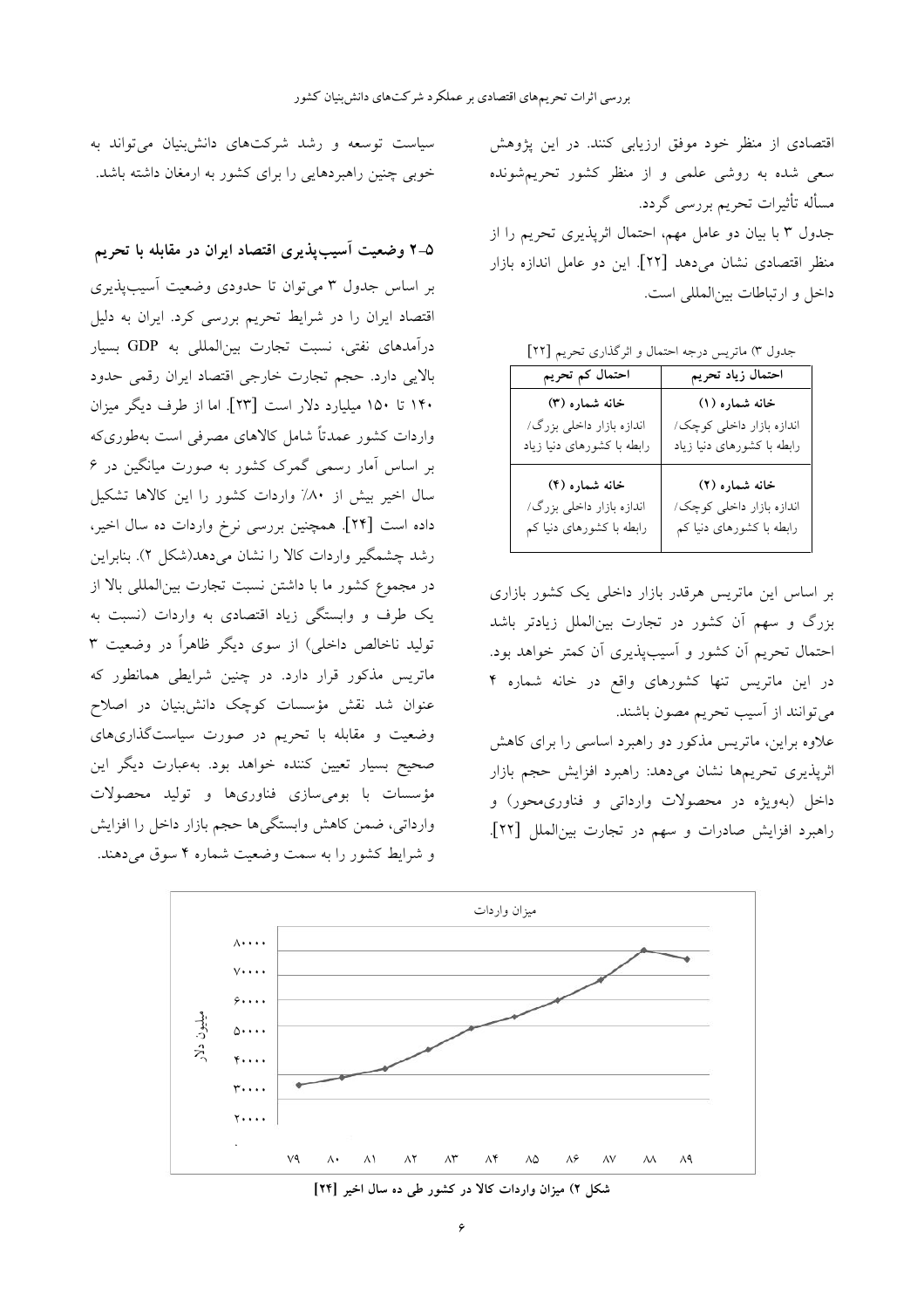۶- اثرات منفی و مثبت تحریمهابر مؤسسات دانش بنیان

۶–۱ فرآیند یژوهش

پس از بررسی مشکلات ساختاری و جایگاه موسسات دانش بنیان در کشور به کمک مقایسههای تطبیقی از یک سو و مرور وضعیت آسیبیذیری اقتصاد کشور در شرایط تحریم از .<br>سوی دیگر اکنون با تکمیل تحلیلهای محیطی، تصویر مناسبی از چالشها و فرصتهای موجود پیش روی مؤسسات دانشبنیان قابل ترسیم است. پژوهش حاضر که به صورت کیفی به این مسأله پرداخته است سعی نموده جهت ترسیم یک تصویر مناسب و واقعی از این تهدیدها و فرصتها بهصورت كاملاً علمى از ديدگاه صاحبنظران امر در کشور استفاده نماید. لذا در ادامه بر اساس روش دلفی اثرات مثبت و منفی تحریمهای اقتصادی بر عملکرد مؤسسات دانشبنیان کشور بررسی گردیده است.

تکنیک دلفی در مراجع بهعنوان روشی اثربخش برای دستیابی به اجماع و روشی مناسب برای اخذ نظرات خبرگان و صاحبنظران معرفی شده است. جهت اجرای این روش گزینش اعضای واجد شرایط برای پانل دلفی از مهمترین مراحل این روش به حساب میآید. خبرگان بر خلاف آنچه در پیمایشهای کمی معمول است بر مبنای نمونهگیری احتمالي انتخاب نمى شوند زيرا روش دلفى سازوكار تصمیم گیری خبرگان است و نیاز به متخصصان واجد شرایطی دارد که درک و دانش عمیقی از موضوع پژوهش داشته باشند. یکی از روش های استفاده شده در زمینه انتخاب خبرگان، نمونهگیری هدفدار یا قضاوتی است. نمونهگیری هدفدار بر این فرض استوار است که دانش پژوهشگر برای انتخاب اعضای پانل قابل اتکاست که با توجه به تجربیات و اشراف عملی نویسندگان بر موضوع، از این روش استفاده شد. در این راستا ۲۰ نفر از خبرگان کشور در چهار گروه به عنوان يانل دلفي انتخاب شدند: (جدول۴)

١- مديران مؤسسات دانش بنيان منتخب در جشنوارههاى معتبر ملي كه با توجه به طي كردن مراحل مختلف رشد با انواع چالشها و فرصتها در شرایط تحریم به طور

عینی مواجه بوده و معتبرترین مرجع در این خصوص محسوب مي شوند.

- ۲- مدیران مراکز رشد و پارکهای فناوری که به دلیل سیاستهای حمایتی، درگیر مسائل و مشکلات انبوهی از مؤسسات دانش.بنیان در کشور هستند.
- ٣- مديران صندوقهاى مالى و اعتبارى خطرپذير كه با توجه به سرمایهگذاری در طرحهای نوآورانه و مشارکت در تاسیس و توسعه شرکتهای دانشبنیان از نزدیک با تهدیدات و فرصتهای این شرکتها آشنا هستند.
- ۴– اساتید دانشگاه که بهعنوان محقق و نظریهپردازان خبره در خصوص اقتصاد تحريم صاحبنظر هستند.

در ادامه با توجه به تحلیلهای صورت گرفته در بخشهای قبلی، با تشکیل گروه کوچکی از خبرگان بهعنوان گروه مرجع، تمامی اطلاعات و آمارهای موجود بررسی و نزدیک به ۳۰ شاخص بهعنوان تأثیرات تحریم بر عملکرد مؤسسات دانشبنیان کشور استخراج گردید. با تأیید گروه مرجع، شاخصها در سه گروه تأثیرات مثبت، تأثیرات منفی مستقیم و غیر مستقیم دستهبندی شد. سپس با بررسیهای مجدد و با تخلیص و ادغام شاخصهای مشابه نهایتاً ۱۷ شاخص مطابق با جدول ۵ انتخاب و بر اساس این مؤلفهها پرسشنامهای

جهت اجرای تکنیک دلفی توسط گروه مرجع تنظیم شد. پرسشنامه مذکور بر مبنای طیف پنج گزینهای لیکرت (امتیاز ١: بي اهميت تا امتياز ۵: بسيار با اهميت) تنظيم گرديد و جهت افزایش روایی آن از نظرات جمعی از خبرگان استفاده و سپس پرسش،نامه نهایی شد. علاوه بر این، پرسش،نامه مذکور به صورت نیمه ساختاریافته شکل گرفت تا در حین اجرای فرآیند دلفی نیز از نظرات احتمالی تمامی خبرگان استفاده شود.

به منظور تعیین پایایی پرسش نامه به کمک روش ثبات درونی، با استفاده از یک آزمون اولیه، آلفای کرونباخ محاسبه گردید. ضریب مذکور برای این پرسشنامه معادل ۷/۹ به دست آمد که نشانه پایایی و همگنی پرسشiامه در حد قابل قبول است. در ادامه فرآیند دلفی به صورت گام به گام اجرا گردید.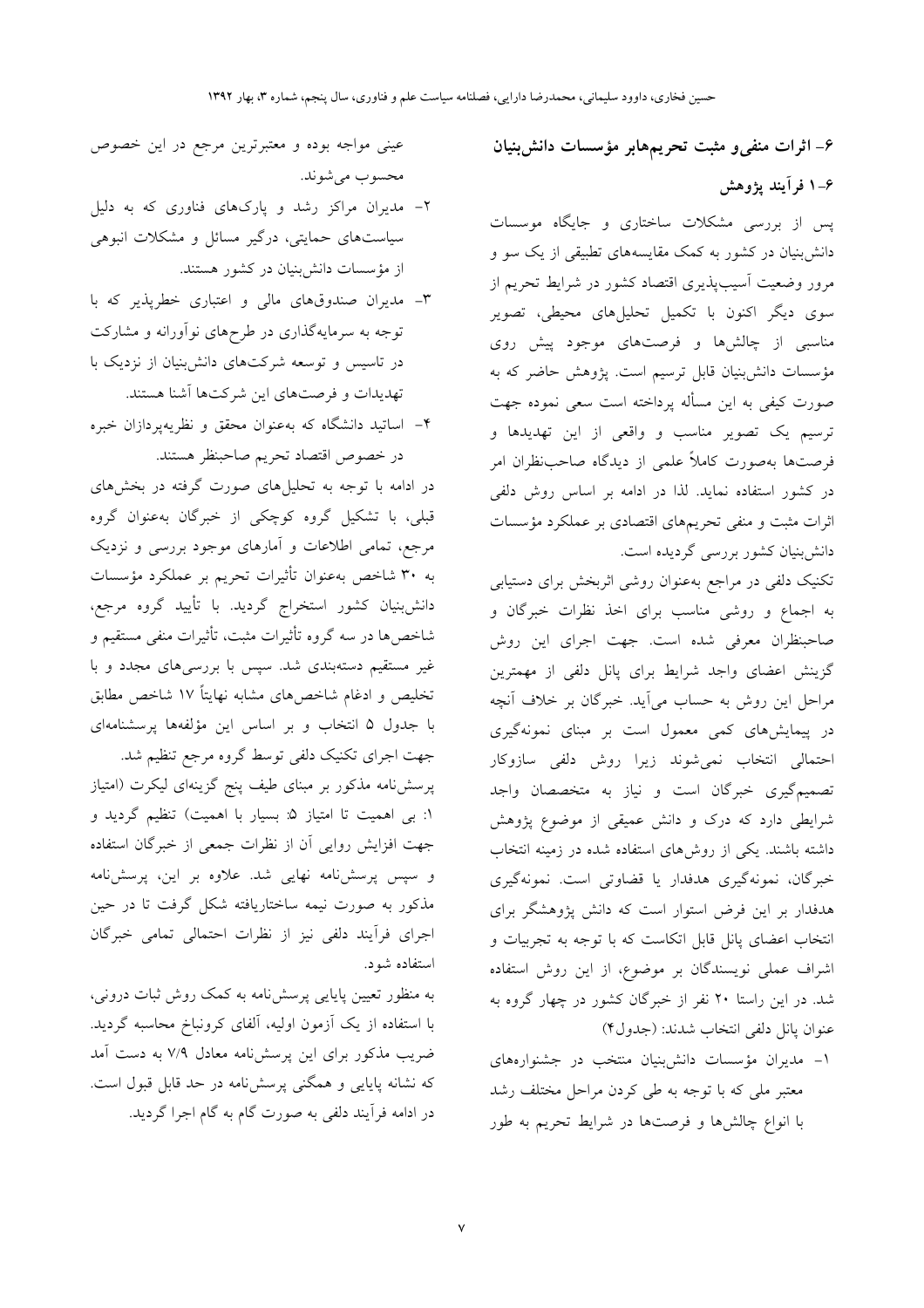بررسی اثرات تحریمهای اقتصادی بر عملکرد شرکتهای دانش بنیان کشور

| سابقه کار     |           | وضعيت تحصيلات |           |                                 |           |
|---------------|-----------|---------------|-----------|---------------------------------|-----------|
| (سال)         | دكترا     | فوق ليسانس    | ليسانس    | ویژگی خبرگی                     | کد خبر گی |
| $\lambda$     |           | $\bullet$     |           |                                 | Ex.1      |
| ۱۵            | $\bullet$ |               |           |                                 | Ex.2      |
| $\mathbf{y}$  |           | $\bullet$     |           |                                 | Ex.3      |
| ٨             |           | $\bullet$     |           |                                 | Ex.4      |
| $\mathbf{L}$  | $\bullet$ |               |           | مديران موسسات دانش;نيان         | Ex.5      |
| ۱۶            |           |               | $\bullet$ | برتر کشور                       | Ex.6      |
| $\mathcal{L}$ | $\bullet$ |               |           |                                 | Ex.7      |
| $\mathcal{N}$ |           | $\bullet$     |           |                                 | Ex.8      |
| ٨             |           | $\bullet$     |           |                                 | Ex.9      |
| $\checkmark$  | $\bullet$ |               |           |                                 | Ex.10     |
| ۱۸            | $\bullet$ |               |           |                                 | Ex.11     |
| ۱۶            | ٠         |               |           |                                 | Ex.12     |
| ٣.            | $\bullet$ |               |           | مدیران پارکها و مراکز رشد       | Ex.13     |
| $\mathbf{y}$  |           | $\bullet$     |           |                                 | Ex.14     |
| ۲۱            |           |               | $\bullet$ |                                 | Ex.15     |
| ١٨            | $\bullet$ |               |           | مدیر موسسات سرمایهگذاری         | Ex.16     |
| $\mathbf{y}$  | $\bullet$ |               |           | ريسكپذير                        | Ex.17     |
| ۱۸            |           |               | $\bullet$ |                                 | Ex.18     |
| $\mathbf{y}$  | $\bullet$ |               |           | صاحبنظران دانشگاهی              | Ex.19     |
| ۱۸            | $\bullet$ |               |           |                                 | Ex.20     |
| 10/1          | ۵۵٪       | $/$ r.        | 7.10      | توزیعها و میانگین <sup>ها</sup> |           |

جدول ۴) ویژگ<sub>ی</sub>های اعضای پانل دلفی شامل چهار گروه خبرگان کشور در این پژوهش

# جدول ۵) شاخص۵ای منتخب توسط گروه مرجع بهعنوان مبنا جهت تنظیم پرسشنامه و اجرای تکنیک دلفی

| شاخصهای اولیه مربوط به اثرات تحریم بر عملکرد شرکتهای کوچک دانش بنیان کشور                                       |                  |            |
|-----------------------------------------------------------------------------------------------------------------|------------------|------------|
| افزایش موانع واردات محصولات خارجی و ایجاد شرایط مناسب جهت بومیسازی تولید این محصولات برای شرکتهای دانش;نیان     |                  |            |
| افزایش میزان ابتکارات و نوأوریها به دلیل اجبارها و محدودیتهای ناشی از تحریمها                                   |                  | اثرات مثبت |
| ایجاد اعتبار و توجه بیشتر سیاست گذاران به توسعه شرکتهای دانش بنیان                                              | ٣                |            |
| محدودیت دسترسی به تجهیزات مرغوب، ابزار خاص پژوهشی و أزمایشگاهی، قطعات و مواد اولیه مورد نیاز شرکتهای دانش;بنیان | ۴                |            |
| فلج شدن سیستم بانکی کشور و مشکل شدن مراودات مالی بین لمللی شرکتهای دانش بنیان از طریق سیستم بانکی               | ۵                |            |
| مشکل صادرات محصولات فناورانه و از دست دادن بازارهای صادراتی برای برخی شرکتهای دانش بنیان                        | ۶                | اثرات منفى |
| افزایش ریسک سرمایهگذاران در فناوریهای بومی شده توسط شرکتهای دانش بنیان                                          | $\vee$           |            |
| نوسانات نرخ ارز، تورم و بی ثباتی های اقتصادی، عدم امکان برنامه ریزی و غیر قابل پیش بینی بودن آینده              | $\wedge$         | مستقيم     |
| تثبیت مسیرهای غیر رسمی ورود کالا نظیر واردات با واسطه، بازار سیاه بین لمللی و اقتصاد حوالهای                    | ٩                |            |
| محدودیت در فرأیندهای انتقال فناوری، ارتباطات تجاری و همکاری با شرکتهای بزرگ صاحب فناوری ومراکز علمی در جهان     | ١٠               |            |
| کاهش درأمدهای دولت و درنتیجه کاهش بودجههای پژوهشی و محدود شدن حمایتهای دولتی                                    | ۱۱               |            |
| بالا بودن نرخ بهره وامهای بانکی در کشور ما نسبت به سایر کشورها بدلیل تشدید تورم در شرایط تحریم                  | ۱۲               |            |
| ازدیاد متناوب فشارهای ناشی از تحریم و تغییر مکرر سیاستهای اقتصادی و اداری دولتی جهت تقابل با این مشکلات         | ۱۳               |            |
| أمارسازیها جهت عادی جلوه دادن شرایط اقتصادی و عدم دسترسی شرکتهای دانش;نیان به اطلاعات صحیح                      | ۱۴               | اثرات منفى |
| رکود صنعت و کاهش رونق بازار داخل و در نتیجه مشکلات متعدد فروش و بازاریابی و به دنبال أن مشکلات مالی برای موسسات | ۱۵               | غير مستقيم |
| نوپا و به ویژه دانش;نیان                                                                                        |                  |            |
| حادتر شدن معضل واسطهگری و دلالی در شرایط تحریم به دلیل بی¢باتی اقتصادی و گرایش سرمایهها از فنأفرینی به دلالی    | ۱۶               |            |
| سلب انگیزه از فن أفرینان بدلیل تشدید مشکلات                                                                     | $\lambda\Lambda$ |            |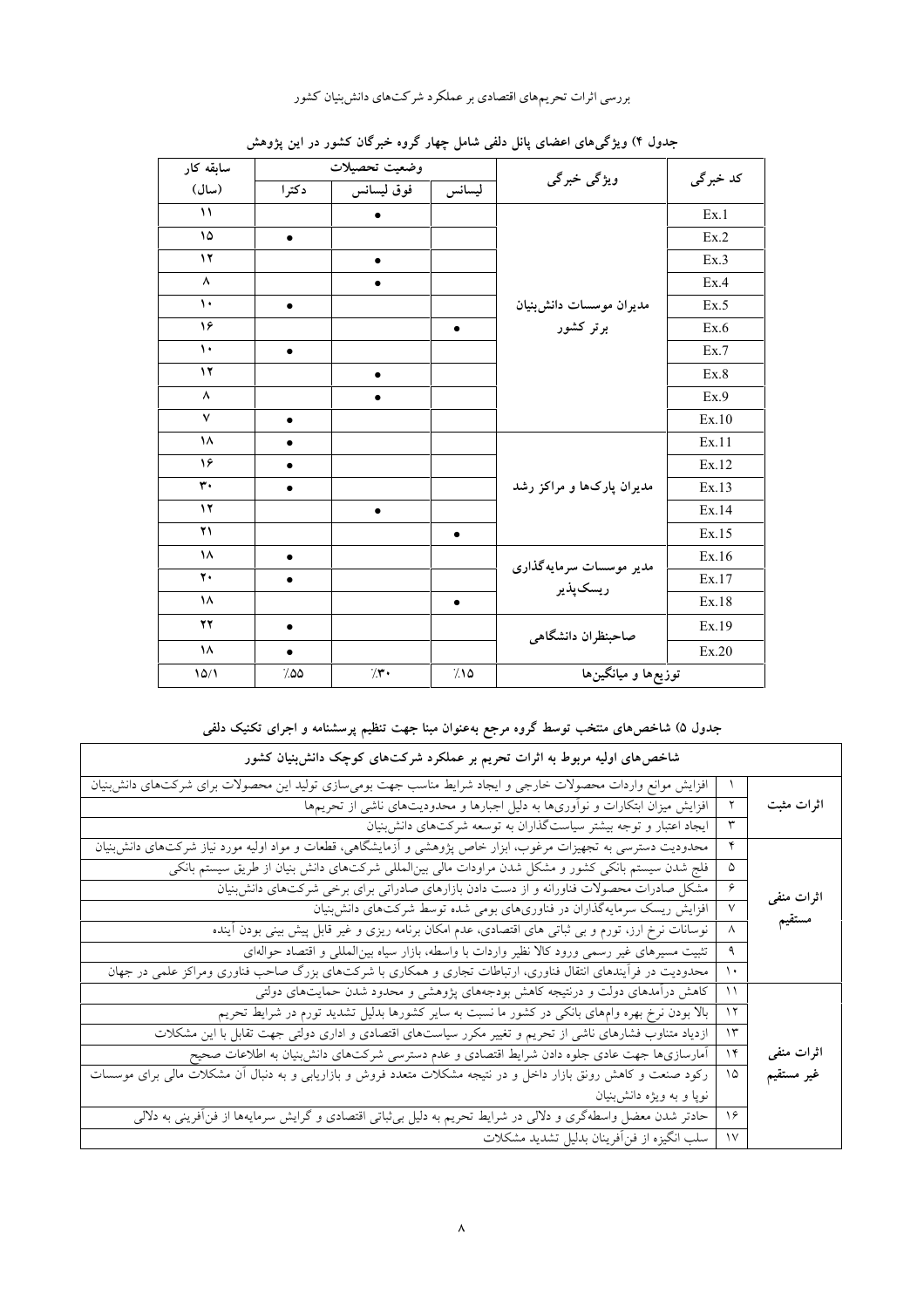۴-۲ اجرای روش دلفی

پس از هماهنگی با مجموعه خبرگان، با ارائه پرسشنامه و بر اساس همکاری ۱۰۰٪ اعضای پانل، نظرات خبرگان در دور اول جمع آوری شد. با توجه به اینکه پرسشنامه از طیف ۵ گزینهای لیکرت استفاده می نماید لذا بهطور متوسط می توان گفت میانگین امتیازات بیش از ۴ مشخص کننده اهمیت بسیار زیاد موضوع، میانگین بالای ۳/۷۵ نشانه اهمیت دار بودن موضوع، میانگین کمتر از ۳/۷۵ نشانه کم اهمیت بودن و امتیاز كمتر از۳ نشانه اهميت بسيار پايين موضوع است [۲۵]. بر اين اساس در دور اول دلفی از میان ۱۷ شاخص مورد بحث یک مورد به عنوان شاخص بسیار کم اهمیت، سه مورد قابل بحث و بقیه موارد بهعنوان شاخصهای اهمیتدار شناخته شدند. علاوه بر این با توجه به نیمه باز بودن پرسشنامه، خبرگان کلیت پرسشنامه را مورد تأیید قرار دادند که خود نشانه روایی آن است.

در دور دوم دلفی کلیه نتایج دور اول به همراه پرسشنامه مجددا در اختیار اعضای پانل قرار گرفت. بر اساس اظهار نظر خبرگان در دور دوم یک شاخص بهعنوان شاخص بسیار کم اهمیت قطعی شد، سه شاخص بهعنوان عوامل کم اهمیت و بقیه شاخصها به صورت عوامل با اهمیت و مؤثر بر عملکرد مؤسسات دانش بنیان در شرایط تحریم شناخته شدند. در بین این شاخص۵۱ ۱۱ عامل با کسب میانگین امتیازی بالاتر از ۴ بهعنوان شاخص های بسیار با اهمیت میباشند.

در خصوص آستانه توافق در روش دلفی اختلاف نظرهایی وجود دارد اما عموماً اتفاق نظر درحدود ۷۰ درصد نشانه دستیابی به اجماع است [۲۶]. برخی مراجع نیز درصد

| اثرات منفى غير مستقيم |                    |                         |                  |                             | اثرات منفى مستقيم           |                                 |                       |                             |                        |                    | اثرات مثبت                    |                                   |                                 | كد شاخص |                                        |      |                                              |
|-----------------------|--------------------|-------------------------|------------------|-----------------------------|-----------------------------|---------------------------------|-----------------------|-----------------------------|------------------------|--------------------|-------------------------------|-----------------------------------|---------------------------------|---------|----------------------------------------|------|----------------------------------------------|
| $\vee$                | ۱۶                 | ١۵                      | ۱۴               | ۱۳                          | ۱۲                          |                                 | ١٠                    |                             | л                      |                    |                               | ۵                                 |                                 |         |                                        |      |                                              |
| $r_{,r}$              | 4.1                | $\mathbf{r}$            | $r_{,70}$        | $\mathfrak{r},\mathfrak{h}$ | ۴,۱                         | $\mathfrak{r},\mathfrak{h}$     | Y,Y                   | $\mathfrak{r},\mathfrak{h}$ | ۵,۴                    | 4,10               | $\mathbf{r} \cdot \mathbf{r}$ | $\mathfrak{r}$                    | ۳۹                              | ۲.۹     | ٣.٩                                    | ۴    | <sub>.</sub> میانگین دور <sup>،</sup><br>اول |
| V, V                  | .95                | .99                     | 1,10             | $\cdot \wedge r$            | $\cdot \sqrt{r}$            | $\cdot$ $\lambda\lambda\lambda$ | .957                  | .955                        | $\cdot$ $\circ$ $\vee$ | .955               | 1,75                          | $\cdot$ , $\vee$ $\circ$ $\wedge$ | $\cdot$ $\lambda\lambda\lambda$ | .99     | $\cdot \mathcal{N}^{\star} \cdot \vee$ | .517 | انحراف<br>معيار                              |
| $r$ , $r$             | 4.1                | $\mathbf{y},\mathbf{y}$ | ۵,۳              | $\mathfrak{r},\mathfrak{h}$ | $\mathbf{Y}, \mathbf{Y}$    | 4,10                            | $\mathbf{r}$          | $\mathfrak{r},\mathfrak{h}$ | ۵,۴                    | Y,Y                | ۲.۴۵                          | $\mathfrak{r}$                    | $\mathfrak{r},\mathfrak{h}$     | ۲Λ      | ۹۵.۳                                   | ۴    | میانگین دور<br>دوم                           |
| 1,10                  | $\cdot$ , 9        | .50                     | $\cdot \sqrt{2}$ | $\cdot \wedge \cdot \wedge$ | $\cdot \wedge \cdot \wedge$ | $\cdot$ , $V49$                 | $\cdot$ $\lambda$ ۲۷  | .971                        | .991                   | $\cdot \sqrt{v}$   | 1,11                          | $\cdot$ , $VYV$                   | .999                            | .99     | $\cdot$ , $V99V$                       | .091 | انحراف<br>معيار                              |
| ۵,۴                   | $\lambda, \lambda$ | $\ddot{\phantom{1}}$    | ٣                | $\bullet$                   | $\bullet$                   | $\lambda, \lambda$              | $\lambda$ , $\lambda$ | ٠                           | $\bullet$              | $\lambda, \lambda$ | 1, 5                          | $\ddot{\phantom{1}}$              | $\Delta$                        | ۳,۵     | ١,٢                                    | ٠    | در صد<br>تغييرات                             |

جدول ۶) نتایج حاصل از اجرای فرآیند دلفی طی دو دور تا حصول اجماع

تغییرات کمتر از ١۵٪ در هر دور را نشانه اجماع میدانند [۲۷]. از آنجا که دور دوم دلفی در این پژوهش هر دو شرط را ارضا نمود لذا اجماع در فراًيند دلفي با تقريب بسيار خوبي به دست آمد. نتایج حاصله در جدول ۶ درج گردیده است.

#### ۴-۳ تحلیل نتایج تحقیق

فهرست نهایی مورد تأیید خبرگان دلفی سه دسته تأثیر را بر عملکرد شرکتهای دانشبنیان در شرایط تحریم نشان میدهد. دسته کوچک اول فرصتهای پیش رو و تأثیرات مثبت تحریم بر عملکرد این مؤسسات است. دسته دوم تأثیرات منفی تحریم است که به صورت مستقیم عملکرد شرکتهای دانش بنیان را تحت تأثیر قرار میدهد. دسته سوم تأثیرات منفی تحریم است که بهصورت غیر مستقیم و یا با تشدید مشکلات ساختاری موجود بر عملکرد مؤسسات دانش:بنیان اثرگذار است. در واقع دسته دوم و سوم که طیف وسیعی از مشکلات را نشان میدهد تهدیدات فراروی موسسات دانشبنیان در شرایط تحریم است. بر اساس نظر خبرگان، «افزایش موانع واردات محصولات خارجی و ایجاد شرایط مناسب جهت بومی سازی تولید این محصولات برای موسسات دانش بنیان» بزرگترین اثر مثبت تحریمها و شاخص « نوسانات ارزی، تورم و بی ثباتی اقتصادی، عدم امکان برنامهریزی و پیش بینی آینده» بزرگترین اثر منفی و مستقیم تحریمها و نهایتاً شاخص «رکود صنعت و کاهش رونق بازار داخل» بزرگترین اثر منفی و غیرمستقیم تحریمها بر عملکرد مؤسسات دانش بنيان هستند.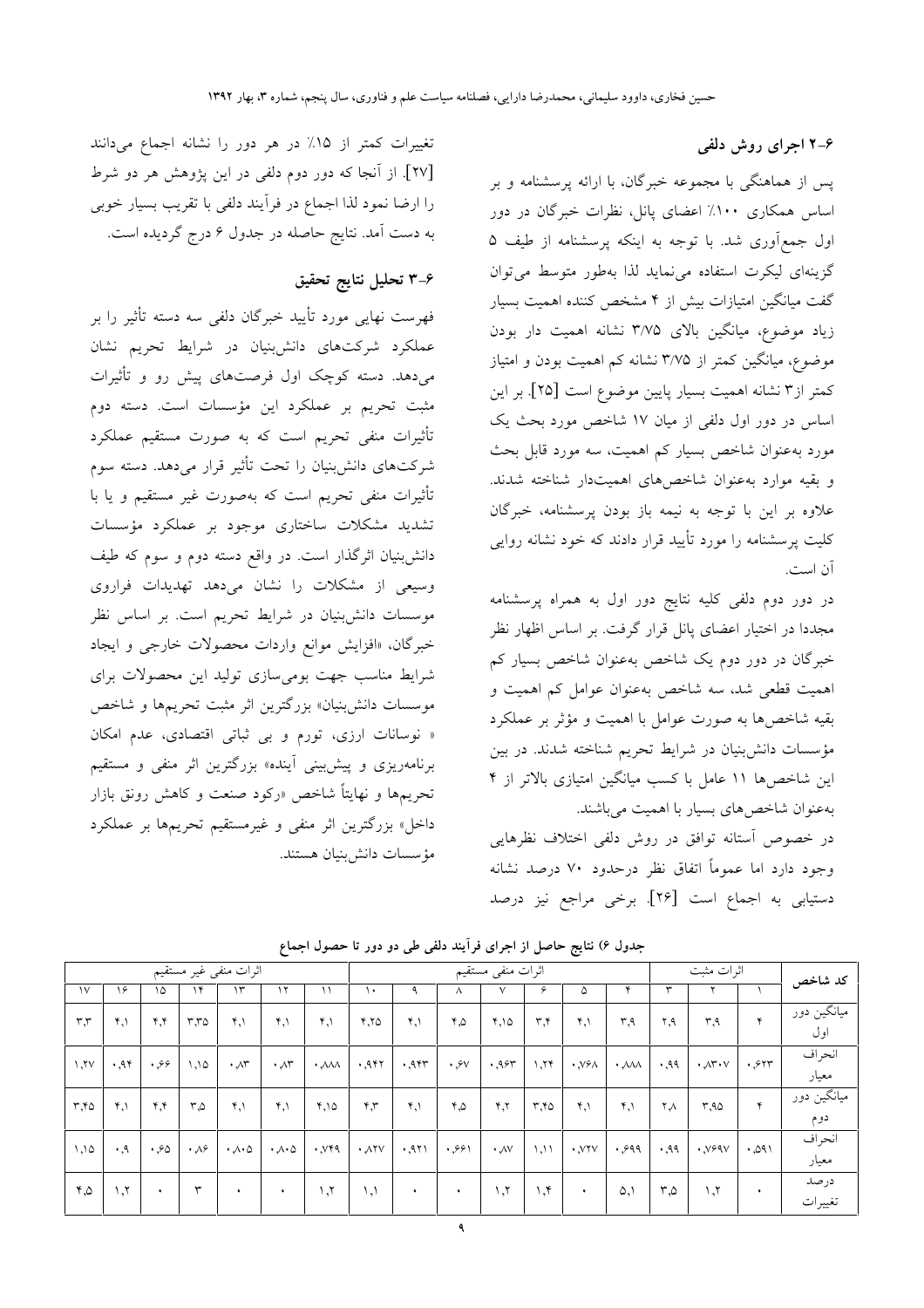نکته قابل توجه آن که نتایج به دست آمده توسط پانل دلفی در این پژوهش با نتایج بسیاری از تحقیقات دیگر همخوانی داشته که بر اعتبار مدل به دست آمده می افزاید. در ادامه به بررسی کلیه شاخصهای موثر به اختصار پرداخته می شود.

### ۶-۴ آثار مثبت تحریم

بررسی تحقیقات متعدد در خصوص اثرات تحریمهای اقتصادی نشان میدهد یکی از مهمترین آثار مثبت تحریمهای اقتصادی، افزایش موانع جهت واردات محصولات خارجی و ايجاد شرايط مناسب براى مؤسسات دانش بنيان داخلى جهت بومی سازی فناوری تولید این محصولات به دور از رقابتهای مستقیم و سرسختانه با رقبای بزرگ خارجی است [۲۸]. در واقع چنین فرصتی شاید بزرگترین اثر مثبت تحریمهای اقتصادی در جهت رشد بالقوه شرکتهای دانش بنیان است (امتیاز نهایی۴) بهطوریکه کارشناسان معتقدند در صورت بلوغ نظام نوأوري در كشور، تحريم يک فرصت مناسب تلقى میگردد [۲۲]. این فرصتی است که در صورت برنامهریزی صحیح امکان ایجاد و رشد شرکتهای دانش بنیان و در نتیجه جهت گیری اقتصاد کشور به سمت اقتصاد دانش بنیان و افزایش تولید ناخالص ملی را در بر دارد. چنین فرصتی در



بررسی وضعیت اقتصادی ایران در سالهای اخیر نشان میدهد علیرغم قدیمی بودن مسأله تحریم در کشور متأسفانه هنوز نظام نوأوري و اقتصادي صحيحي با استفاده از بزرگترین فرصت ناشی از تحریمها در کشور شکل نگرفته است. بهعنوان مثال پس از شروع دور جدید تحریمها در سال ۲۰۰۶ به دلیل روند فزاینده قیمت نفت خام، درآمد ارزی کشور از محل صادرات نفت خام با رشد چشمگیری مواجه شد و به تبع اَن نرخ رشد اقتصادی و تولید ناخالص ملی کشور افزایش یافت، اما در سال ۲۰۰۸ و با افت ناگهانی قیمت نفت و بازگشت به سطح پیشین خود، وضعیت اقتصادی کشور بسیار دگرگون گردید (شکل۲). بنابراین نظام اقتصادی کشور همچنان بطور کامل اسیر بازیهای نفت در عرصه جهاني است.

مقايسه وضعيت اقتصادى ايران با كشور هند در شرايط تحريم (شکل۴) ضعف کشورمان را در استفاده از بزرگترین فرصت تحریم جهت رشد نوآوری، توسعه صنایع داخلی و نیل به خودکفایی بیشتر آشکار می کند.



شکل ۳) بی ثباتی و نوسانات نرخ رشد تولید ناخالص ملی و رشد اقتصادی ایران طی ۷ سال اخیر [۲۳]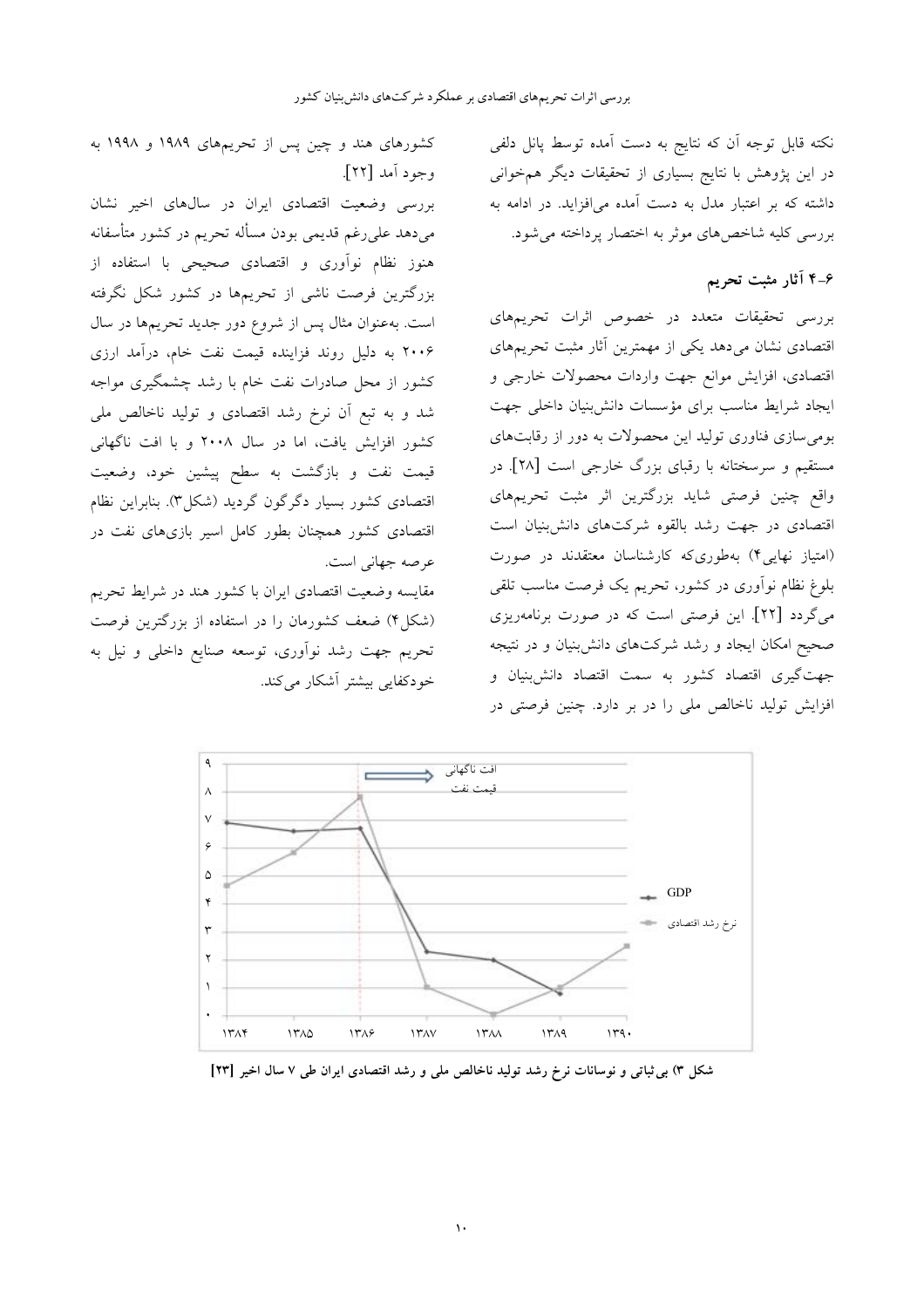

شکل ۴) افزایش نرخ رشد تولید ناخالص ملی هند با استفاده از فرصت تحریم [۲۹]

هم وقت و زمان تأمین آنها به علت اضافه شدن کانالهای واسطهای بسیار طولانی گردیده است.

از دیگر معضلات مستقیم منتج از تحریمهای بین|لمللی فلج شدن سیستم بانکی کشور و عدم همکاری بانکهای بین المللی با سیستم بانکی کشور است (میانگین امتیازی ۴/۱). در نتیجه امکان گشایش اعتبارات اسنادی برای بانکهای داخلی فوقالعاده محدود شده و لذا مؤسسات دانش بنیان برای تهیه مواد اولیه، قطعات و تجهیزات خاص، محدودیتهای زیادی در پیش رو دارند.

معضل دیگری که برای مؤسسات دانش;نیان در شرایط تحریم به وجود می آید افزایش ریسک سرمایهگذاری است. فعالیتهای نوآورانه اغلب ذاتاً پرمخاطره هستند. این فعالیتها همراه با هزینههایی غیر قطعی بوده و بازگشت سرمايه آنها بالقوه است [٣٠]، بنابراين مؤسسات دانش بنيان اصولاً در تأمین سرمایه با ریسک بالایی مواجه هستند. شرایط مبهم اقتصادى ناشى از تحريمها اين ريسك را مضاعف نموده است. این مبحث یعنی تأثیر منفی بی ثباتی اقتصادی بر سرمایهگذاری در مقالات متعددی به اثبات رسیده است [۳۱]. قطعاً سرمایهگذاران خصوصی برای سرمایهگذاری در فناوریهای بومی شده نیازمند حداقل اعتماد به آینده و شرايط قابل پيش بيني هستند. چنين وضعيتي در شرايط اقتصادی فعلی و تحریمها بهویژه برای مؤسسات دانش بنیان بسیارکم رنگ شده است (امتیاز ۴/۲).

یکی دیگر از تأثیرات مثبت تحریم بر عملکرد موسسات دانش بنیان، افزایش میزان ابتکارات و نوآوریها به دلیل اجبارها و محدودیتهای ناشی از تحریم است (میانگین امتیازی ۳/۹۵). بهعبارت دیگر قطع وابستگیها و ایجاد شرایط تحریم اجباراً شرایط را جهت بومی سازی فناوریها و استفاده از ظرفیتهای داخلی فراهم میآورد. از این روست که در شرایط فعلی بحث تأثیر تحریمها بر توسعه نوآوری فناورانه در کشور بسیار رونق گرفته است [۲۲]. در واقع می توان اذعان نمود اگر شرایط تحریم بر کشور حاکم نبود شاید رویکرد اخیر سیاستگذاران به امر توسعه مؤسسات دانش بنیان و نیز ایجاد شرایط نوآوری و تمایل صنایع بزرگ به بومی سازی نیازهای خود از طریق شرکتهای دانش بنیان از شدت کمتری برخوردار بود.

# ۶ــ۵ آثار منفى و مستقيم تحريم

یکی از مهمترین مشکلات مستقیم تحریم، محدودیت دسترسی به تجهیزات مرغوب، ابزار خاص پژوهشی و آزمایشگاهی، قطعات و مواد اولیه مورد نیاز مؤسسات دانش بنيان از طريق واردات است(ميانگين امتيازي ۴/۱). تحريمها ضمن اعمال اين محدوديت، ما را به سمت واسطههای بین المللی سوق داده اند. بدین ترتیب هم هزینه تأمین این مایحتاج صنعتی برای شرکتها به ویژه آنها که بر اساس فناوریهای پیشرفته تر فعالیت میکنند بیشتر شده و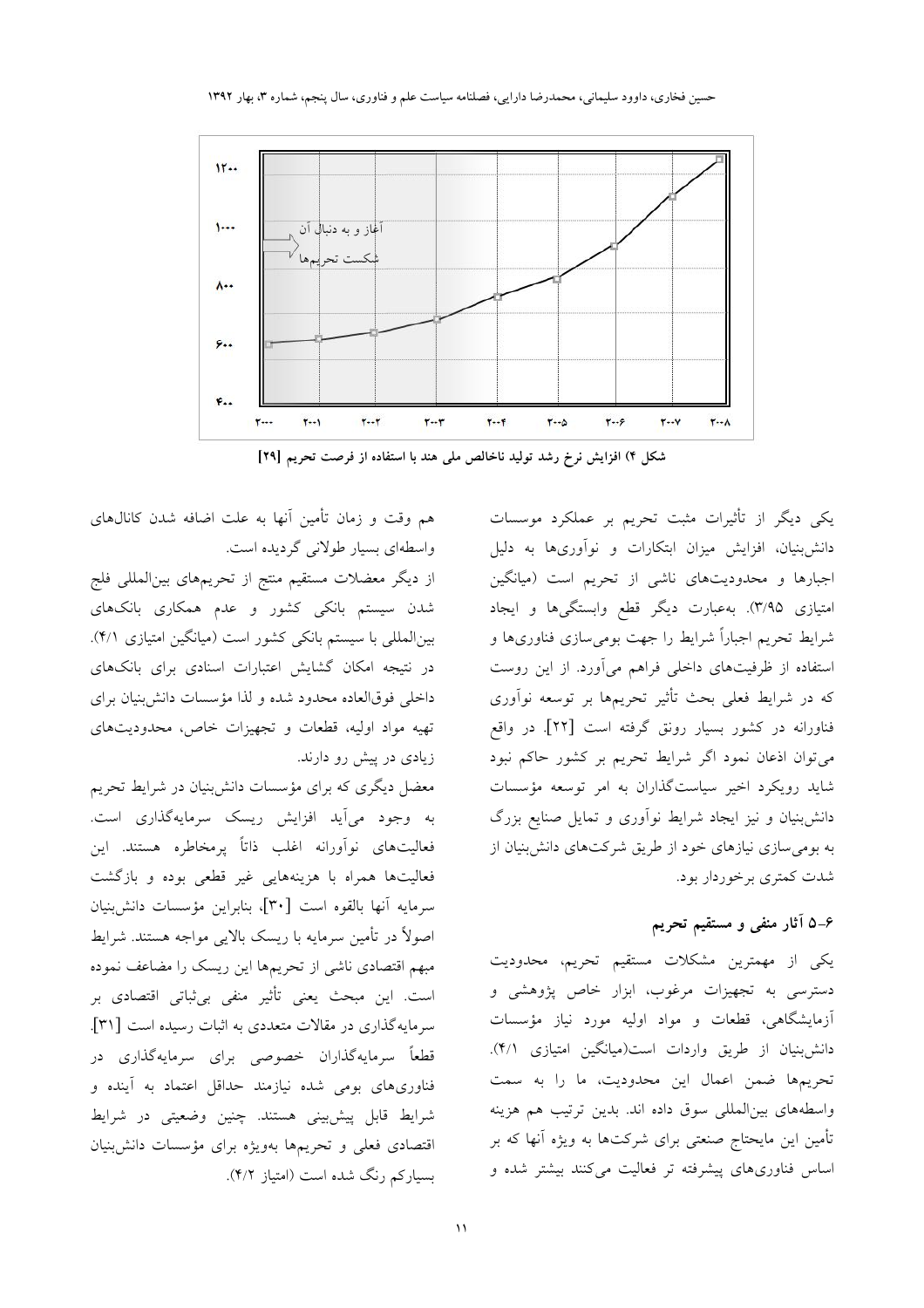تحقیقات علمی نشان میدهد «نوسانات ارزی، تورم، بی ثباتی و ابهامهای اقتصادی» بهعنوان یکی از مهمترین اثرات تحریم، باعث افزایش ریسک، کاهش سرمایهگذاری، کاهش ارزش افزوده صنعت، کاهش نرخ رشد تولید و رشد اقتصادی کشور میگردد. این مسأله در طیف وسیعی از پژوهشها مورد تأکید قرار گرفته است [۳۴–۳۲]. نتايج پژوهش حاضر نيز نشان میدهد مهمترین اثر منفی و مستقیم تحریمها بر عملکرد مؤسسات دانشبنیان «نوسانات نرخ ارز، تورم، ابهامهای اقتصادی، عدم امکان برنامهریزی و پیش بینی آینده» است. لذا این شاخص با تأثیرات گسترده بر عوامل اصلی و ساختاری در رشد اقتصاد، صنعت و فناوری کشور، مانع جدی جهت رشد و توسعه شرکتهای دانشبنیان نیز محسوب می شود.

همانطور که پیش از این اشاره شد وجود تحریمها و ممانعت از ورود برخی مواد و تجهیزات مورد نیاز صنایع بزرگ میتواند فرصت مناسبی برای رشد مؤسسات دانش بنیان جهت تأمين اين نيازها باشد [٢٨]. اما متأسفانه درآمد نفتى كه بعضاً می تواند زمینهساز تثبیت مسیرهای غیر رسمی ورود کالا و پوشش هزینههای اضافی آن نظیر واردات با واسطه، بازار سیاه بین المللی، شرکتهای صوری، اقتصاد حوالهای و غیره گردد [۲۲]، باعث شده این فرصت به تهدیدی جدی برای بقاء و رشد شرکتهای دانش بنیان تبدیل شود (میانگین امتیازی ۴/۱) که در این مورد باید فکری اساسی صورت پذیرد.

یکی از اهداف مهم تحریمها از منظر سیاسی، به انزوا کشیدن كشور تحريم شونده است. بر اساس اين هدف تحريمها با محدود کردن ارتباطات بین|لمللی از سه جهت عملکرد شرکتهای دانشبنیان را تحت تأثیر قرار میدهند: ۱– محدود کردن فرآیندهای انتقال فناوری ۲– محدود کردن همکاریهای تجاری با شرکتهای بزرگ صاحب فناوری ٣ـ محدود كردن ارتباطات با مراكز علمي در جهان. اهميت بحث ارتباطات بین|لمللی با صاحبان بزرگ فناوری و مراکز علمی در جهان برای شرکتهای دانشبنیان در یک کشور در حال توسعه تا آنجا مهم است که برخی محققین اساسیترین فرآیند توسعه فناوری در کشورهای در حال توسعه را الگوبرداری از صاحبان بزرگ فناوری در جهان برشمردهاند [١٢]. بنابراين تحريمها با محدود كردن اين ارتباطات، مشکلات متعددی برای مؤسسات دانش بنیان ایجاد می کنند.

۶–۶ مشکلات و اثرات منفی و غیر مستقیم تحریم

به عنوان اولین مورد، دولت بدلیل مشکلات تحریم در وصول دلارهای نفتی با مشکلاتی مواجه بوده و نیز مجبور به صرف هزینههای اضافی جهت مهار برخی مشکلات اقتصادی و معیشتی ناشی از تحریم است و لذا شاید اجباراً نمیتواند بودجههای پژوهشی مقرر شده در برنامههای توسعه کشور را به نحو مناسبی اختصاص دهد. این مسأله در سالهای اخیر بارها اتفاق افتاده [۱۲و۱۳] و بدیهی است کاهش بودجههای پژوهشی و سایر حمایتهای دولتی، عملکرد مؤسسات دانش بنیان که خروجی مراکز پژوهشی را دریافت میکنند و یا خود مشغول به بومی سازی فناوریها و پژوهشهای کاربردی هستند را قویاً تحت تأثیر قرار خواهد داد ( میانگین امتيازي ۴/۱۵).

به نظر برخی محققین، چالش عمده پیشرروی مؤسسات دانش بنیان بهویژه مؤسسات نویا در سال های اخیر مربوط به تأمین منابع مالی بوده و باید به طور روزافزونی برای جذب و تأمین منابع مالی مورد نیاز رقابت نمایند [۸]. در کشور ما به دلیل مشکلات سرمایهگذاری بخش خصوصی، عمدهترین منبع تأمين سرمايه براي مؤسسات دانش بنيان بانكها هستند. در این راستا یکی از معضلات مؤسسات دانش بنیان نسبت به رقبای خارجی خود بالا بودن نرخ بهره بانکی در کشور ما نسبت به سایر کشورهاست. جهت تحلیل این مسأله بررسی کاملی بر روی آمار و بخشنامههای اخیر در امور حقوقی بانک صادرات صورت گرفت. نتیجه این بررسی نشان داد در ۵ سال اخیر به علت فشارهای اقتصادی ناشی از تحریم و عدم مدیریت مناسب درآمدهای نفتی متأسفانه نرخ تورم بهطور فزایندهای افزایش یافته است. به دنبال این مسأله بانکها جهت حفظ منابع خود به دلیل نرخ بالای تورم مجبور به افزایش سود بانکی گردیدهاند. بهطوریکه نرخ سود بانکی برای بخش صنعت به بیشترین حد خود در سالهای اخیر رسيده است (شكل ۵).

چنین نرخ بهرهای که به صورت روزشمار محاسبه میگردد بههیچ عنوان نمیتواند پاسخگوی نیازهای سرمایهای مؤسسات دانش;بنیان با ریسک سرمایهگذاری بالا باشد و این یکی از تأثیرات غیر مستقیم ناشی از تحریم است (میانگین امتيازي ۴/۱۵).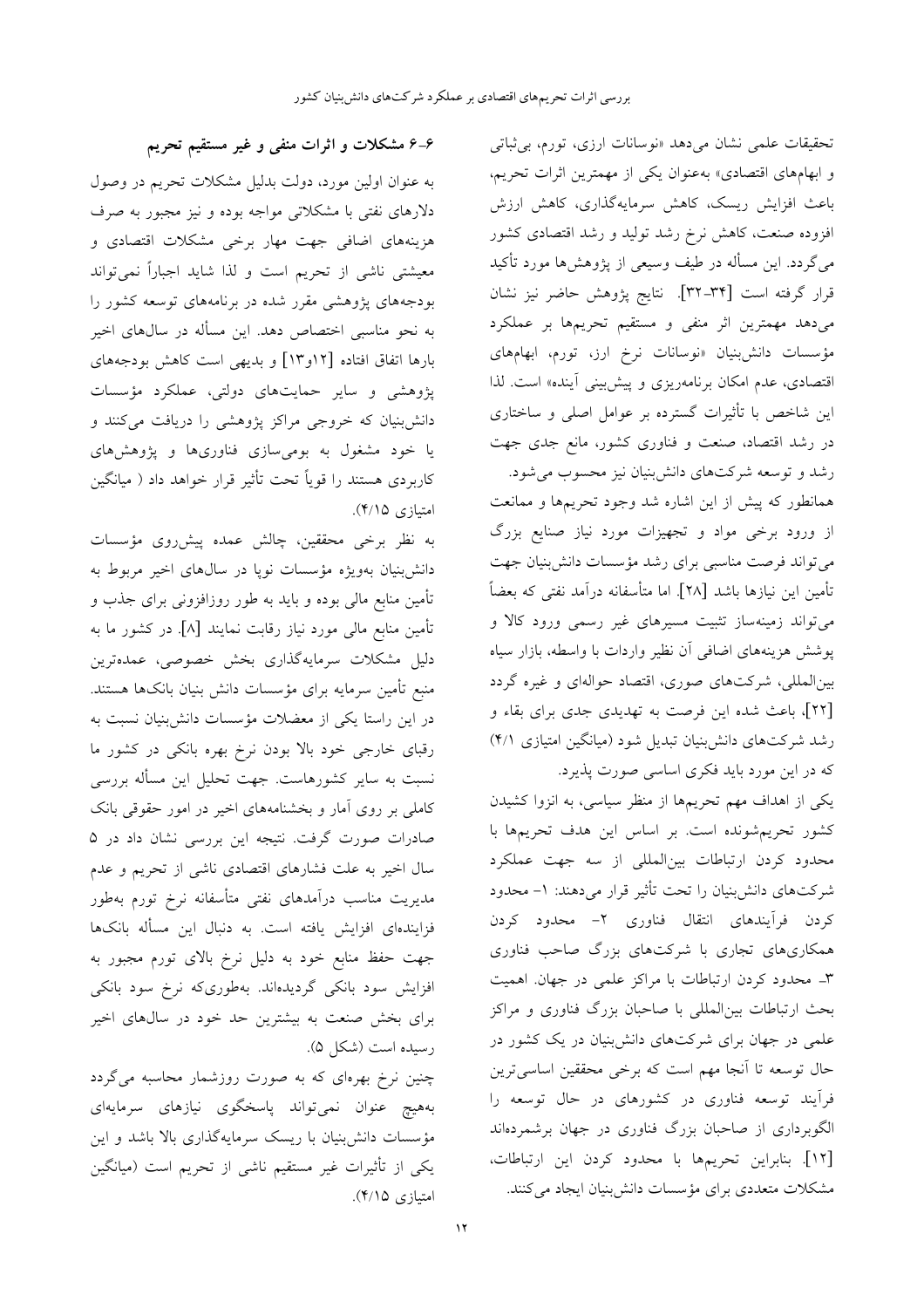

شکل ۵) روند تغییرات نرخ بهره بانکی در بخش صنعت

از دیگر مشکلات غیر مستقیم ناشی از تحریم، عدم ثبات سیاستهای اداری و اقتصادی دولت و فضای نامناسب کسب و کار است. دولت به دلیل فشارهای ناشی از تحریم و تشدید مقطعی برخی از این فشارها، مکرراً مجبور به تغییر سیاستهای اقتصادی و اداری مربوطه است. متأسفانه برخی تصمیمات غیر کارشناسانه و سعی و خطاها در رفع مشکلات تحريم به اين مسأله دامن ميزند. اين تزلزل قوانين باعث نامناسب شدن محیط کسب و کار برای شرکتهای نوپا و مخصوصاً مؤسسات دانش بنیان گردیده است. مؤسساتی که به دلیل فعالیت نوآورانه به اندازه کافی با مشکلات فنی دست به گریبان بوده و حال محیط قانونی فعالیت آنها نیز بسیار پرتلاطم گردیده است. (میانگین امتیازی ۴/۱). جدول ۷ با اشاره ضمنی به نامناسب شدن محیط کسب و کار برای شرکتهای نویا ، شرایط نا به سامان و تنزل رتبه ایران در خصوص سهولت راه اندازی کسب و کار را در سال های اخیر نسبت به چند کشور منطقه نشان میدهد [۳۵]. بررسی این جدول نکته دیگری را نیز نشان میدهد: کشور کویت با درآمدهای بالای نفتی نیز سقوط چشمگیری در خصوص سهولت کسب و کار دارد. بنابراین میتوان مدعی شد این مشکل در صورت عدم وجود شرایط تحریم نیز با سوء مدیریت به وجود میآید (البته با شدت کمتر) و لذا تحریم شرایط تشدید کنندهای برای این مسأله خواهد داشت. در مجموع مقایسه رتبه کشورما و میزان تنزل رتبه ایران نسبت به

بسیاری از کشورهای مشابه حاکی از وضعیت بغرنج کسب و کار در کشور در شرایط فعلی تحریم است.

یکی از مشکلات مهم مؤسسات نویای دانش بنیان در شرایط تحریم که در واقع نتیجه تمامی مشکلات پیشین است محدود شدن تولید شرکتهای داخلی، رکود صنعت و در نتیجه کاهش رونق بازار داخل و تولید ملی است. این مسأله دقیقاً یکی از اهداف کشورهای تحریمگذار علیه کشور تحریم شونده است [۳۶]. همانطور که در جدول ۳ اشاره شد کاهش رونق در بازارهای داخلی یکی از فاکتورهای افزایش اثرپذیری تحریم است. این مسأله با محدود کردن تبادلات داخلی تقریباً تمامی صنایع را بهطور عام و شرکتهای نوپا و بهویژه دانش بنیان را به دلیل شرایط شکننده بهطور خاص دچار مشکلات متعدد فروش، بازاریابی و به دنبال آن مشکلات مالی می نماید. اعضای خبره دلفی در این پژوهش این مسأله را بهعنوان مهمترین اثر منفی غیر مستقیم تحریمها معرفی نمودهاند (میانگین امتیازی ۴/۴۵).

بهعنوان آخرین مسأله به یکی از ریشهایترین مشکلات فراروی کارآفرینان نوآور کشور اشاره می شود. مشکل<sub>ی</sub> که دهههای متوالی است در اقتصاد ایران به شکل یک بیماری مزمن رسوخ کرده و اکنون در شرایط تحریم حادتر نیز شده است. این مشکل، فرهنگ واسطهگری است. متأسفانه دلالی در کشور ما به دلیل سود سرشار و بیدردسر، سهولت فرار از بیمه و مالیات و استفاده از رانت، از رونق زیادی برخوردار است. از طرفی تحریمهای اقتصادی، نرخ بالای تورم و عدم نظارت کافی بر این واسطهها، شرایط را برای احتکار و سوء استفاده واسطهها از وضع موجود و شرايط تحريم بيشتر فراهم کرده است. در چنین شرایطی طبیعی است سرمایههای بخش خصوصی کشور که میتواند در چرخه تولید و نوآوری جريان يابد خود به خود به علت سود بالا به سمت واسطهگری متمایل میگردد و این مسأله باب استفاده از سرمایهگذاران خصوصی را جهت نوآوری و تولید محصولات فناورانه بر روی مؤسسات کوچک دانش بنیان تقریباً خواهد بست (میانگین امتیازی ۴/۱۵).

در مجموع بررسیهای این مقاله نشان میدهد که مشکلات متعدد ساختاری و مدیریتی در کشور از یک سو و فشار تحریمها از سوی دیگر باعث شده نظام نوآوری و فضای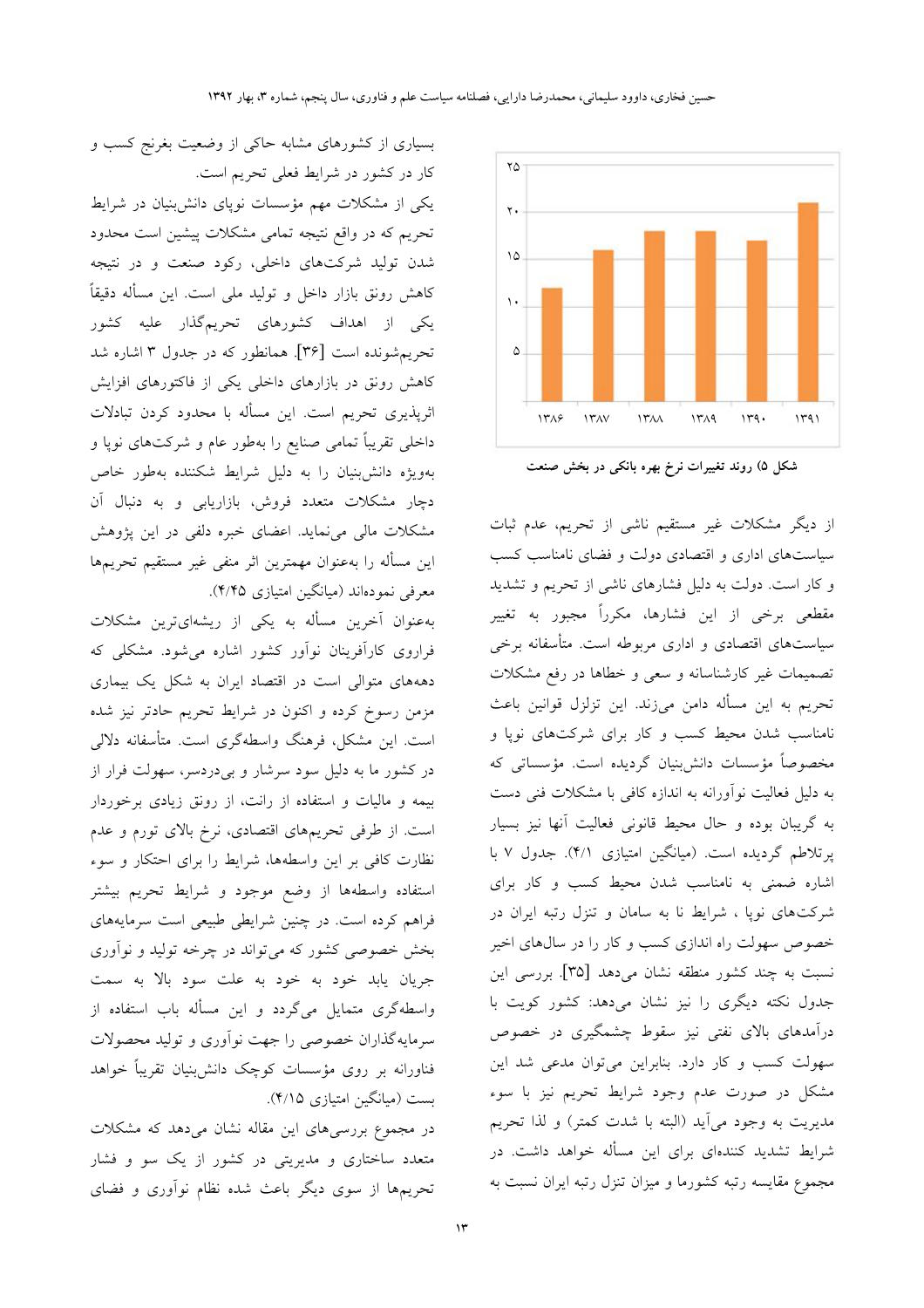ماحصل تمامی مباحث گذشته در شکل ۷ به صورت یک مدل شماتیک جمع بندی گردیده است. فرضیههای اصلی مورد تأیید در خصوص اهداف این یژوهش آن است که علی رغم قدمت تحریمها در کشور، متأسفانه هنوز از فرصتهای ایجاد شده فراروی مؤسسات دانش بنیان جهت

تقويت بنيه اقتصادى و مقابله با تحريم استفاده مناسبي نشده است.

علاوه بر این بررسیها این فرضیه را تأیید میکنند که کشور ما علی رغم داشتن حجم بالای پژوهشهای دانشگاهی، بهدلیل ضعف ساختاری در امر تحقیقات کاربردی و صنعتی و عدم توان بالا در تبدیل این تحقیقات به محصولات فناورانه نسبت به کشورهای رقیب در منطقه جایگاه مناسبی ندارد.

کسب و کارهای دانش بنیان در کشور شرایط مطلوبی نداشته باشند. به عنوان مثال شکل ۶ وضعیت فناوریهای پیشرفته در ایران را نسبت به دو کشور دیگر منطقه نشان میدهد [۱۱]. فاصله زیاد ایران نسبت به این دو کشور منطقه حاکی از ضعف کشور در زمینه توسعه فناوری و رشد کسب و کارهای دانش،محور است. در این خصوص تحقیقات متعدد صورت گرفته نیز جایگاه ایران را نسبت به کشورهای همتراز از نظر نوآوری و توانمندیهای فناوری و زیرساختهای لازم در وضعيت نامطلوبي ارزيابي نمودهاند [١٣ و٣٧].

### ۷– جمعږندی و نتیجهگیری

در این مقاله به صورت کیفی و کاربردی و بر اساس روش دلفی، فرصتها و تهدیدات فراروی شرکتهای کوچک دانش بنیان در شرایط تحریم مورد کنکاش قرار گرفت.

| کو پت          | تركيه          | امارات        | قطر                      | عربستان                | ايران        | سال                                 |
|----------------|----------------|---------------|--------------------------|------------------------|--------------|-------------------------------------|
| YV             | 4r             | ۶۹            |                          | ٣٨                     | ۱۰۸          | $y \cdot \cdot \epsilon$            |
| ۴۶             | ۹۱             | $\vee\vee$    | $\overline{\phantom{0}}$ | ٣٨                     | ۱۱۹          | $y \cdot y$                         |
| $\mathbf{r}$ . | ۵V             | $\lambda$     |                          | $\mathsf{Y}\mathsf{Y}$ | 170          | $\mathbf{Y} \cdot \cdot \mathbf{A}$ |
| ۵۲             | ۵۹             | ۴۶            | $\mathsf{r}\mathsf{v}$   | ۱۶                     | ۱۴۲          | $y \cdot q$                         |
| ۶۱             | $\vee\uparrow$ | ٣٣            | ٣٩                       | ۱۳                     | 15V          | $Y \cdot Y \cdot$                   |
| $V^*$          | ۶۵             | ۴.            | ۵۰                       | ۱۱                     | 14.          | $Y \cdot 11$                        |
| $\gamma$       | V <sub>1</sub> | rr            | r <sub>9</sub>           | ۱۲                     | 155          | $Y \cdot Y$                         |
| ۲۰ رتبه سقوط   | ۲۲ رتبه بهبود  | ۳۶ رتبه بهبود | ۱ رتبه بهبود             | ۲۶ رتبه بهبود          | ۳۶ رتبه سقوط | تغییرات نسبت به<br>اولين رتبهبندى   |

جدول ۷) بررسی رتبه ایران در خصوص سهولت کسب و کار در سال های اخیر نسبت به چند کشور منطقه [۳۵]



شکل ۶) وضعیت صادرات فناوریهای پیشرفته در ایران نسبت به رژیم صهیونیستی و ترکیه بر حسب میلیون دلار [۱۱]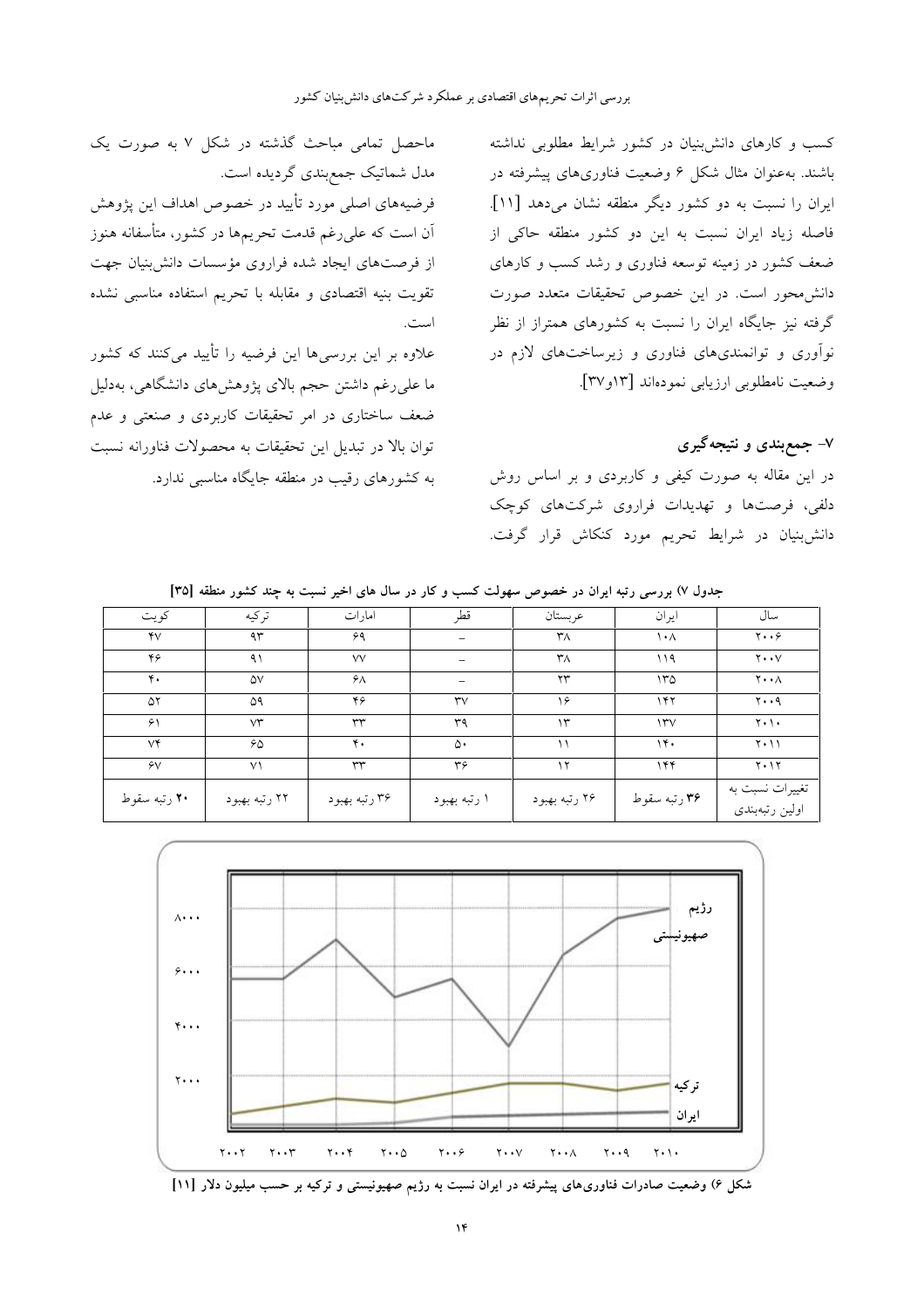اما بررسی مدل ارائه شده، سه راهحل اساسی را بهطور مرحلهای جهت برون رفت از مشکلات نشان می دهد: در اولین مرحله، باید مشکلات ساختاری در فضای پژوهشی و فناوری کشور برطرف شود. این مشکلات فارغ از هرگونه تحریم، مانعی در برابر توسعه شرکتهای دانش بنیان هستند و در عین حال با تشدید شدن در شرایط تحریم به صورت مضاعف سد بزرگی در برابر این موسسات خواهند بود. در دومین مرحله لازم است فراتر از شعارها جهت حمایت از موسسات دانش بنيان سياستهاى مناسبي بهصورت هدفمند اتخاذ گردد. این سیاستها باید دقیقا بهصورت یادزهر در

قدرت اثر گذاری تحریم های اقتصادی ناهش واردات محصو لات فناو رانه اوری اجباری به نو اوری اقتصادى C, تجهيزات و مواد ریسک سرمایه گذاری جهلق شدن سيستم بانكى ابهام وبی نباتی حواله حدوديت در ارتباطات بازارسياه واقتصاد نامين ces إسانات. e. فزايش و Ę عملکر د شر کت های دانش بنیان (ش.د.ب.) نشديد اقتصاد واسطه كرى قتصادى شنديد مشكلات تامين مالي كاهش بودجه هاى يزوهشي کودصنعت و بازارهای داخلی سياستهاى š٤ تشدید مشکلات ساختاری و مدیریتی کشور (عوامل غیر مستقیم)

شکل ۷) مدل شماتیک اثرات متقابل تحریم بر عملکرد مؤسسات دانش بنیان کشور

[٣] رادفر، رضا، ١٣٨٧، "تبيين تأثير شبكهسازي R&D بر افزايش ارزش در شرکتهای کوچک"، فصلنا*مه رشد فناوری*، ۱۴، صص. ۲۴-۲. [۴] ناصحی فر، وحید، ۱۳۹۰، "اسیب شناسی و اولویتبندی حمایتهای دولت از شرکتهای کوچک و متوسط"، *فصلنامه بررسی های بازرگانی*، ٨( ٥١)، صص. ١١٢-٩٨.

برابر مشكلات مستقيم ناشى از تحريم، قدرت عمل موسسات

نتایج مثبت این دو مرحله فضای ویژهای جهت رشد

موسسات دانش بنیان ایجاد می نماید و به موازات آن در سومین مرحله استفاده بهینه از فرصتهای بهوجود آمده در

شرایط تحریم را ممکن میسازد. با اجرای این سه مرحله،

نظام نوأوري كشور به بلوغ رسيده و ضمن مصونيت واقعي

کشور در برابر تحریمها، این تهدید جدی به فرصتی طلایی

برای توسعه فناوری و نوآوری در کشور تبدیل میگردد.

دانش بنیان را تقویت نماید.

#### **References**

#### [۱] معمار نژاد، عباس، ۱۳۸۴، "اقتصاد دانش بنیان الزامات، چالشها و راهكارها"، فصلنامه اقتصاد و تجارت نوين، ١، صص. ١٠٨-٨٣.

منابع

[2] Carson, D., 2005, "Towards a Research Agenda", Conference discussion paper, Academy of Marketing<br>Marketing/Entrepreneurship Interface SIG, Southampton.